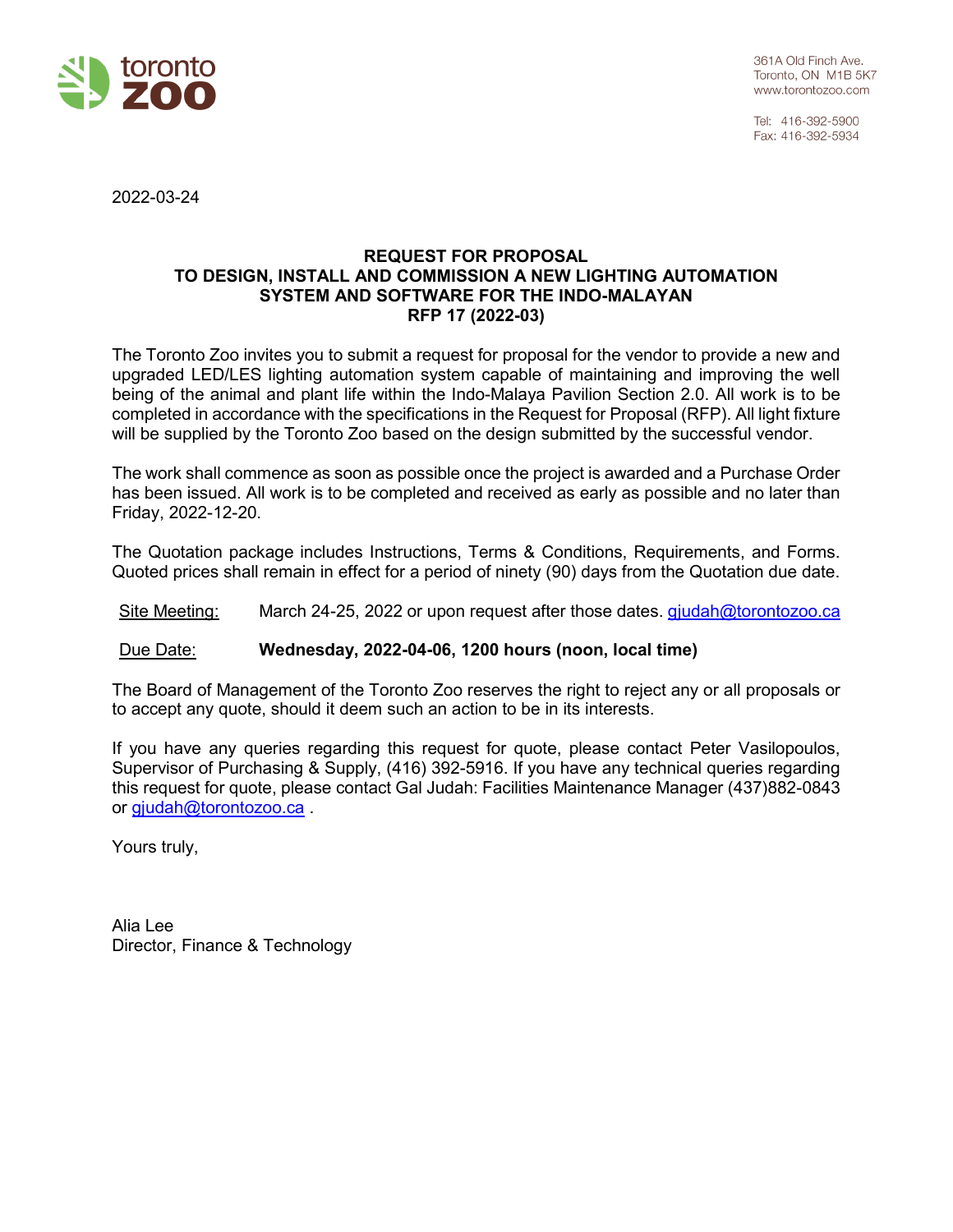SID toronto **RFP 17 (2022-03) INDO-MALAYAN PAVILION LIGHTING AUTOMATION SYSTEMS** Page 2 of 26

#### **PROPOSAL CONTENTS**

- 1.0 GENERAL TERMS
- 2.0 DESCRIPTION AND SCOPE OF PROJECT
- 3.0 CONSULTANT SERVICES TO BE PROVIDED RESPONSIBILITIES
- 4.0 INSURANCE, INDEMNIFICATION AND POLICIES
- 5.0 PROPONENT SUBMISSION REQUIREMENTS
- 6.0 PROPONENT FEE PROPOSAL
- 7.0 PROPOSAL EVALUATION AND SELECTION
- 8.0 TIME PERIOD FOR IMPLEMENTATION AND PROJECT COMPLETION
- 9.0 TERMS & PROVISIONS
- 10.0 PROPOSAL SUBMISSION FORM
- Appendix I Fee Proposal Form
- Appendix A Sub-Contractor List
- Appendix B References<br>Appendix C Accessibility f

Appendix C Accessibility for Ontarians with Disabilities Act (AODA)

#### **DRAWINGS**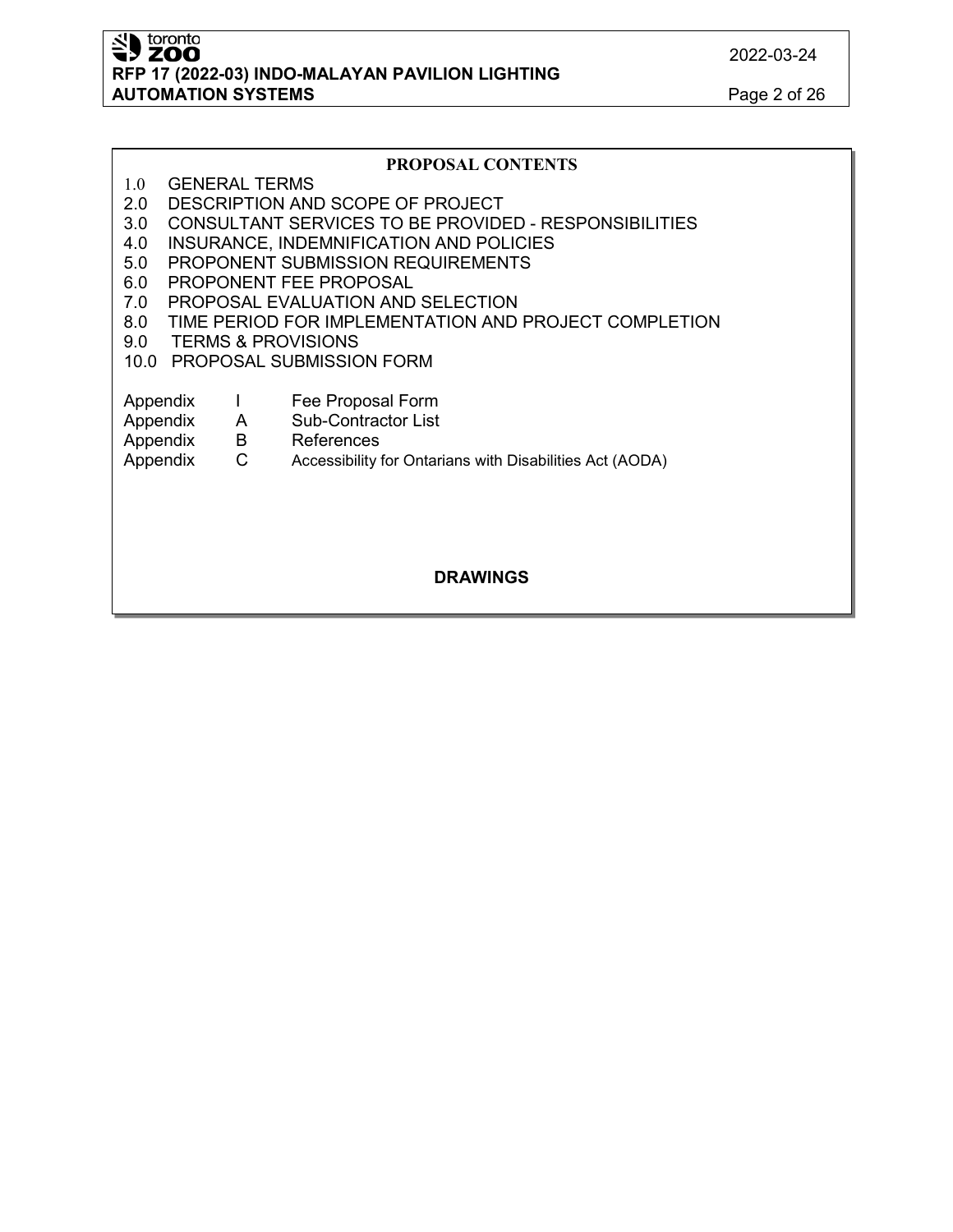### **1.0 GENERAL TERMS**

- 1.1 The following definitions will apply to this Request for Proposal and to any subsequent Contract:
	- 1.1.1 "**Board**" means the Board of Management of the Toronto Zoo;
	- 1.1.2 **"CEO"** means the Chief Executive Officer of the Toronto Zoo;
	- 1.1.3 "**Consultant**" means the person, partnership or corporation contracting with the Board to provide the required Services;
	- 1.1.4 "**Contract**" means acceptance by the Toronto Zoo (by way of written acknowledgement, Agreement, Contract or Purchase Order) to furnish Services for money or other considerations;
	- 1.1.5 "**Contract Price**" means the price payable under the contract to the Consultant, being the Proposal Price eventually accepted by the Board of Management of the Toronto Zoo subject to any changes pursuant to the Contract Requirements;
	- 1.1.6 **"Proponent"** means an individual or company that submits or intends to submit, a proposal in response to this Request for Proposal;
	- 1.1.7 "**Proposal Price**", "Contract" and "Contract Documents" have the meanings set out therefore in clauses contained in these documents;
	- 1.1.8 **Request for Proposal (RFP)"** means the RFP document in its entirety, inclusive of any addenda that may be issued by the Toronto Zoo;
	- 1.1.9 "**Services" or "Work**" means everything that is necessary to be performed, furnished delivered by the Consultant to meet the Consultant's obligation under this Contract;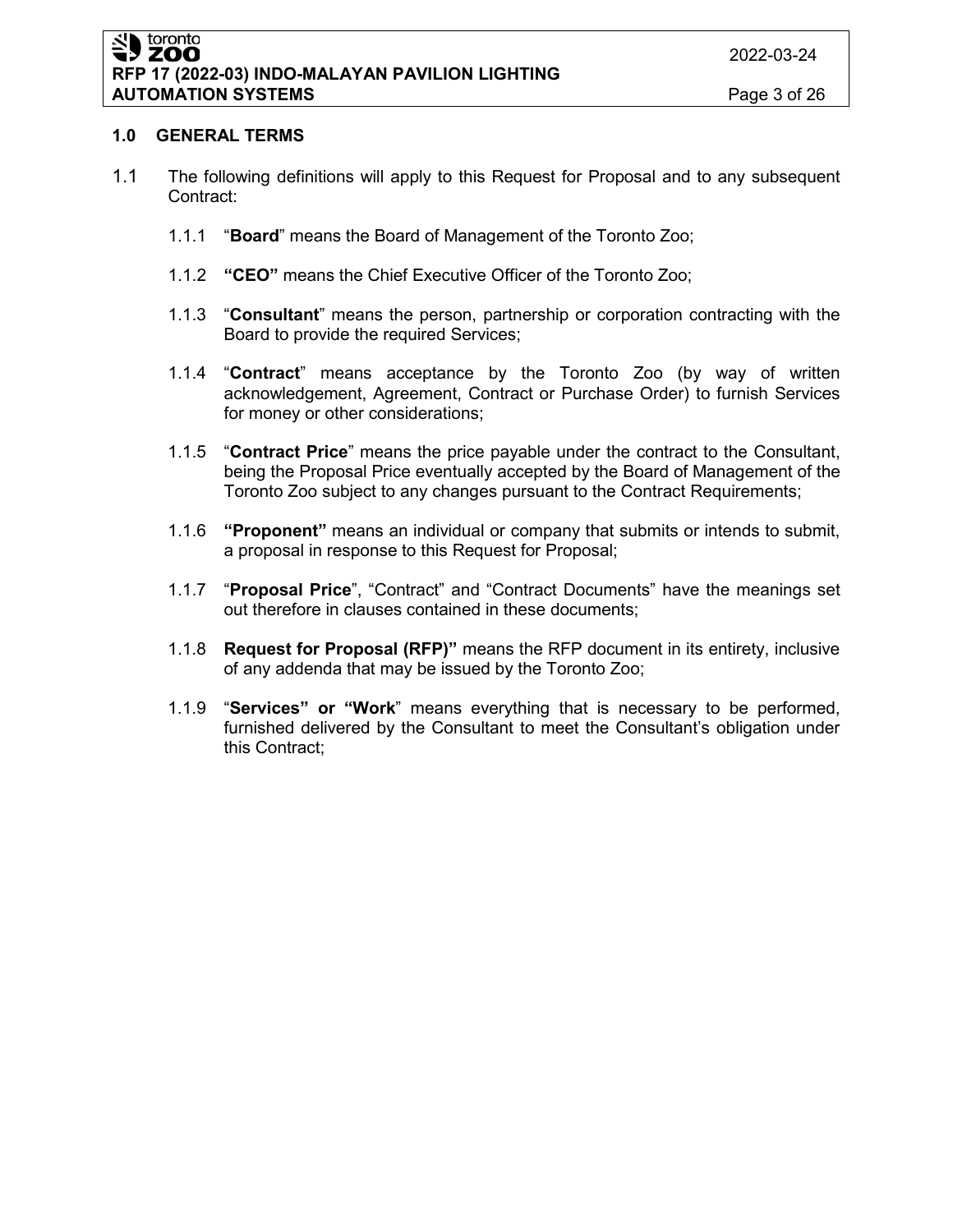**RFP 17 (2022-03) INDO-MALAYAN PAVILION LIGHTING AUTOMATION SYSTEMS** Page 4 of 26

toronto ZOO

## **2.0 DESCRIPTION AND SCOPE OF PROJECT**

The existing Indo-Malayan pavilion lighting is outdated and low efficiency. Many fixtures for the exhibits are not operational. The Toronto Zoo would like to upgrade the lighting system to use new LED/LES (light emitting diode/surface) lighting. The Toronto Zoo would like to install a new automation system for the new lighting as well as have a lighting design for the pavilion be produced with the automation system. The details and scope of the design and automation is as follows:

## 2.1 **Electrical condition assessment:**

- 2.1.1 The vendor is to provide a detailed review and survey of existing branch wiring and distribution hardware (Building plan has been provided)
- 2.1.2 The vendor is to provide a condition assessment report of existing electrical system(s) to ensure that the existing electrical infrastructure can support the installation of the new LED/LES lighting system

## 2.2 **Electrical Engineering**:

2.2.1 Pending the results of the condition report the vendor is to provide the necessary design specification for an updated electrical distribution system for the power and control of the upgraded LED/LES lighting system

## **2.3 Lighting Design**

- 2.3.1 The lighting design consultant's services will encompass all phases of design and construction including participation in the final commissioning of the system which will also include training for any zoo staff that would potentially be responsible for operating the lighting system.
- 2.3.2 The vendor will be responsible for the design and layout of a new DMX based LED/LES lighting system to be coordinated with the client
- 2.3.3 The schematic design phase shall comprise of a series of tests and mock-ups to determine the ideal position and location and manufacturer specification
- 2.3.4 The design development phase shall provide the required quantity, layout, and manufacture specifications of luminaires for client procurement
- 2.3.5 All information shall be coordinated and approved by, by the client team
- 2.3.6 The design team will work with the Toronto Zoo to determine the amount and grade of DMX cabling required for the project should the Toronto Zoo seek to source the cabling independently
- 2.3.7 All luminaires shall be purchased by the Toronto Zoo and supplied to the awarded contractor for installation.
- 2.3.8 The client (Toronto Zoo) is also interested, if budget allows, for the design and proposal for additional concepts for creative and themed based lighting enhancements throughout the pavilion
- 2.3.9 The vendor will liaise with both Toronto Zoo staff to ensure all fixtures and lighting intensities do not exceed safe levels for the animal and plant collections
- 2.3.10 The vendor will ensure that any contractors working under their supervision adhere to the strict guidelines outlined by the Toronto Zoo when conducting any work on the zoo property

## **2.4 Control Design:**

- 2.4.1 The design and specification of a new DMX based control lighting system 2.4.1.1 The control system should have astronomical scheduling capabilities
	- 2.4.1.2 The control system should have the ability to be manually controlled and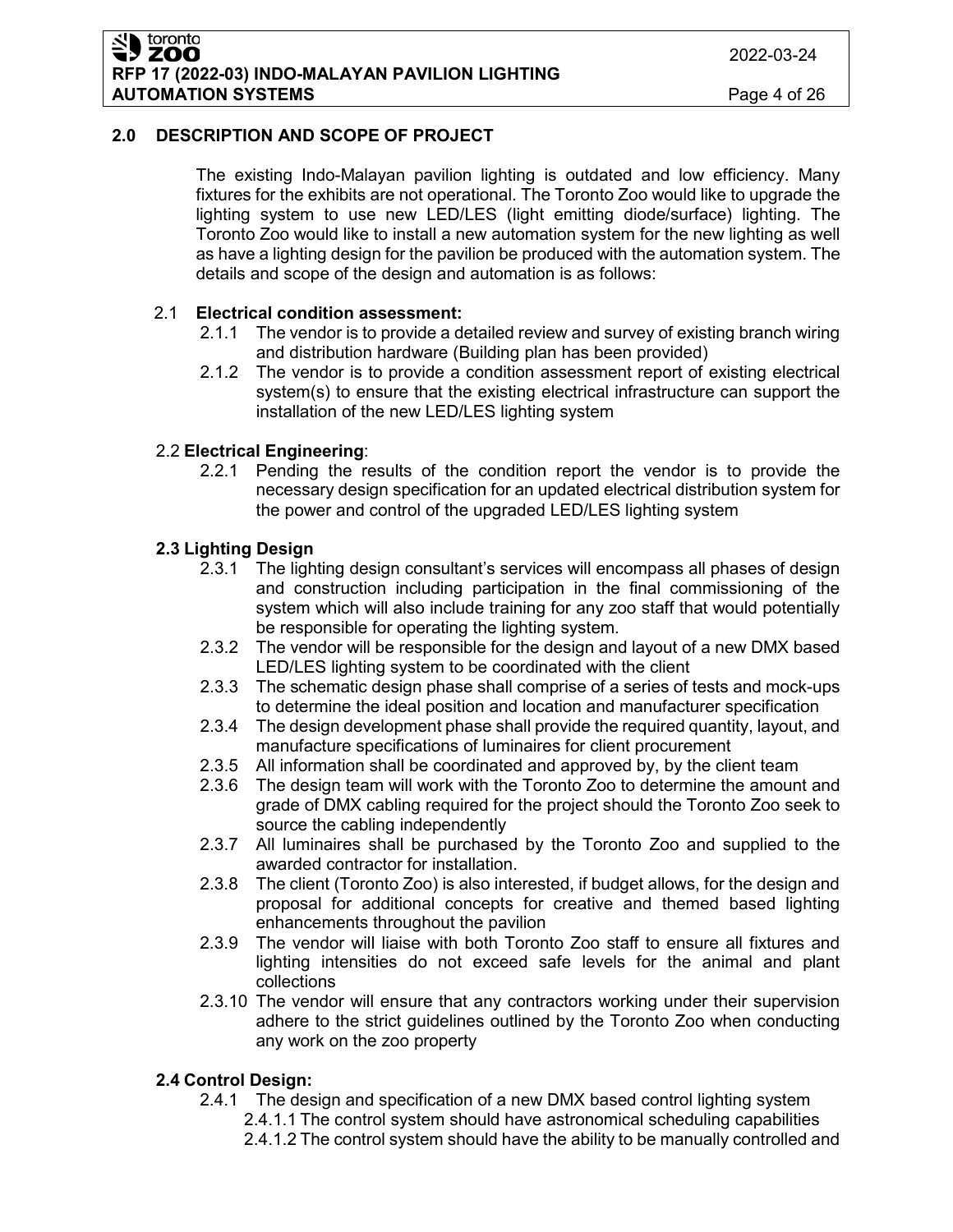#### toronto ZOO **RFP 17 (2022-03) INDO-MALAYAN PAVILION LIGHTING AUTOMATION SYSTEMS** Page 5 of 26

- adjusted via a base station or customized GUI based application
- 2.4.1.3 The control system should have the ability to be accessed and controlled remotely via internal or external network (coordinated with the client {Toronto Zoo})

## **2.5 Installation of lighting fixtures/Luminaires**

- 2.5.1 The vendor will liaise with the Toronto Zoo to provide the required lighting for their proposed design, including Wattage and beam angles for the design. The fixtures will be purchased by the Toronto Zoo and supplied to the successful candidate of this bid for installation
- 2.5.2 It is the responsibility of the vendor to install all lighting provided by the Toronto Zoo based on the agreed upon design.
- 2.5.3 The vendor will be required to liaise with the Toronto Zoo to determine the time of when contracted staff will install the lighting to ensure it does not affect guest experience, compromise the safety of the animals within the pavilion or the safety of the contractors and zoo staff.
- 2.5.4 All equipment used for installing the lighting will be stored in a designated secured area (ladders, lifts, scaffolding, etc.) and it is the responsibility of the vendor to ensure all hoists, lifts and or elevating platforms are de-energized and safely isolated from the public.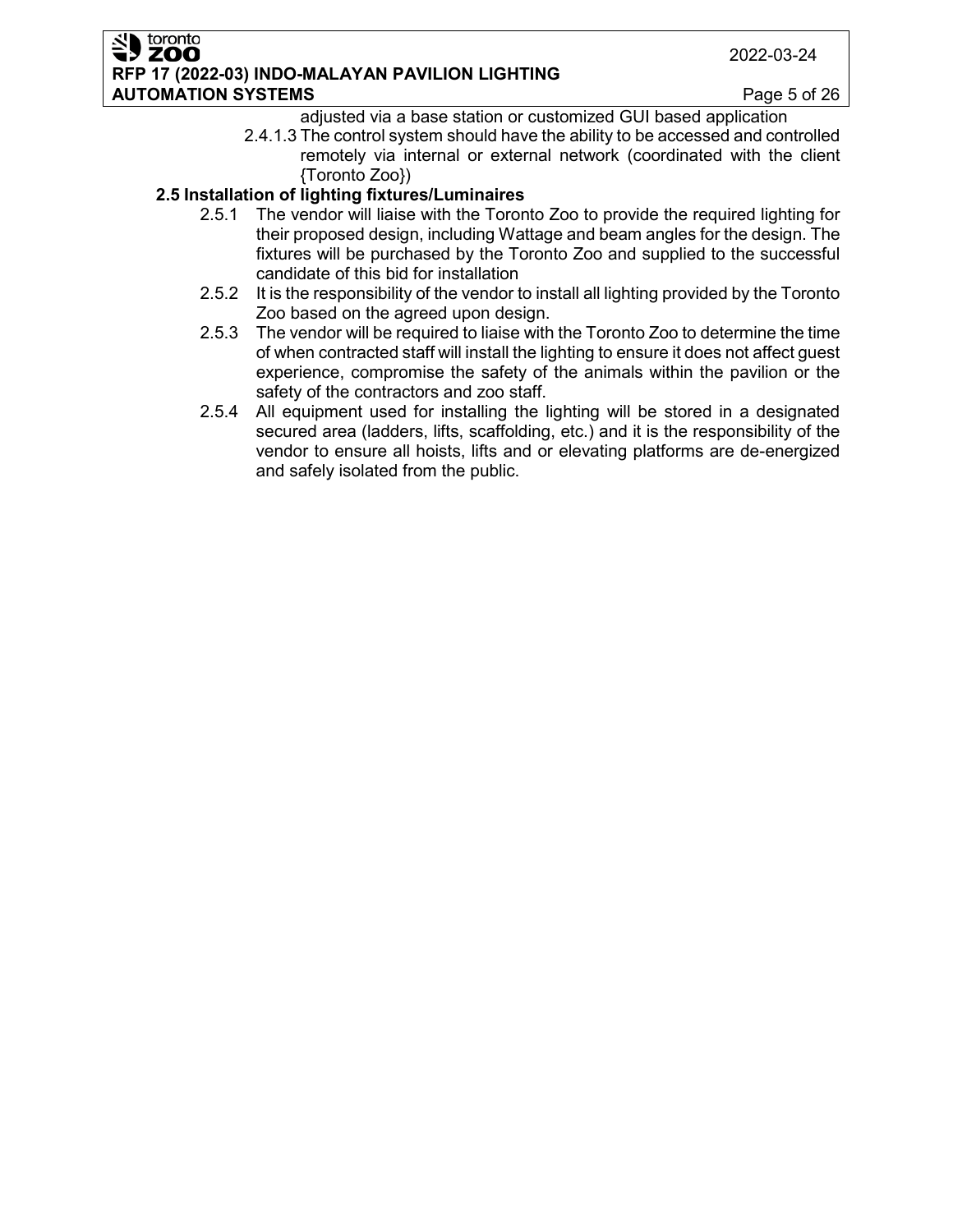2022-03-24

#### toronto **ZOO RFP 17 (2022-03) INDO-MALAYAN PAVILION LIGHTING AUTOMATION SYSTEMS Page 6 of 26**

## **3.0 CONTRACTOR RESPONSIBILITIES:**

- 3.1 Regular meetings/communication with the Toronto Zoo Project Team to review project status and to discuss issues that may arise during the project.
- 3.2 Provide samples, mock ups, etc. as required to the Project Team. A sample for the mud bank finish is required, prior to complete application. Sample is to be approved by the Toronto Zoo.
- 3.3 Provide product information, SDS sheets and colour samples to the Project Team prior to start of the work where applicable.
- 3.4 Provide the Zoo with a five (5) year warranty upon completion of the project.
- 3.5 Protect adjacent areas not included in the project. Any damage caused will be the responsibility of the contractor to rectify at no additional cost to the Zoo.
- 3.6 Clean the work area and remove all debris from site on a daily basis and make good any damage caused as a result of the work.
- 3.7 Secure the work site and provide construction signs and barriers to prevent injury to Zoo personnel and the public who will require access to the surrounding space during the work.
- 3.8 Create any applicable RFQs and/RFPs for subcontractors regarding electrical and fixture installation
- 3.9 Liaise with subcontractors and ensure installation and design schedules are maintained
- 3.10 Provide the Toronto Zoo with line drawings of all electrical and fixtures installations
- 3.11 Provide close out documents to Toronto Zoo management team
- 3.12 Provide the Toronto Zoo with up to five days of training on the new automation system.
- 3.13 All electric current required for the work shall be provided or furnished by the Contractor. All temporary connections for electricity shall be subject to the approval of the Owner. All temporary lines will be furnished, installed, connected, and maintained by the Contractor in a professional manner satisfactory to the Owner and shall be removed by the Contractor in like manner upon completion of the work.
- 3.14 Upon award of contract, Contractor is to finish all work, including clean up and demobilization by the completion date specified.
- 3.15 Submit all shop drawings for review and approval prior to start of fabrication. Review of shop drawings shall not mean that the Toronto Zoo approves detail design inherent in shop drawings, responsibility for which shall remain with the Contractor submitting same, and such review shall not relieve the Contractor of his responsibility for errors or omissions in shop drawings or of his responsibility for meeting all requirements of the subcontract documents.
- 3.16 Submit close out documents as requested. Include warranties and "As built" drawings.

## **4.0 INSURANCE, INDEMNIFICATION AND POLICIES**

- 4.1 Professional liability insurance in the amount of \$1,000,000 (per claim) and \$2,000,000 general liability insurance in respect of injury or death to a single person or for property damage in a manner satisfactory to the CEO must be maintained through the Project and included in the Fee Proposal.
- 4.2 The Consultant hereby agrees that the Consultant will keep harmless and fully indemnify the Board, the City of Toronto, the Toronto and Region Conservation Authority, their employees, officers and agents against all actions and claims against all loss, liability, judgments, costs, demands or expenses which they or any of them may sustain as a result of the negligent or intentional acts or omissions of the Consultant, its agents, servants, employees or sub consultants or any of them, in the performance of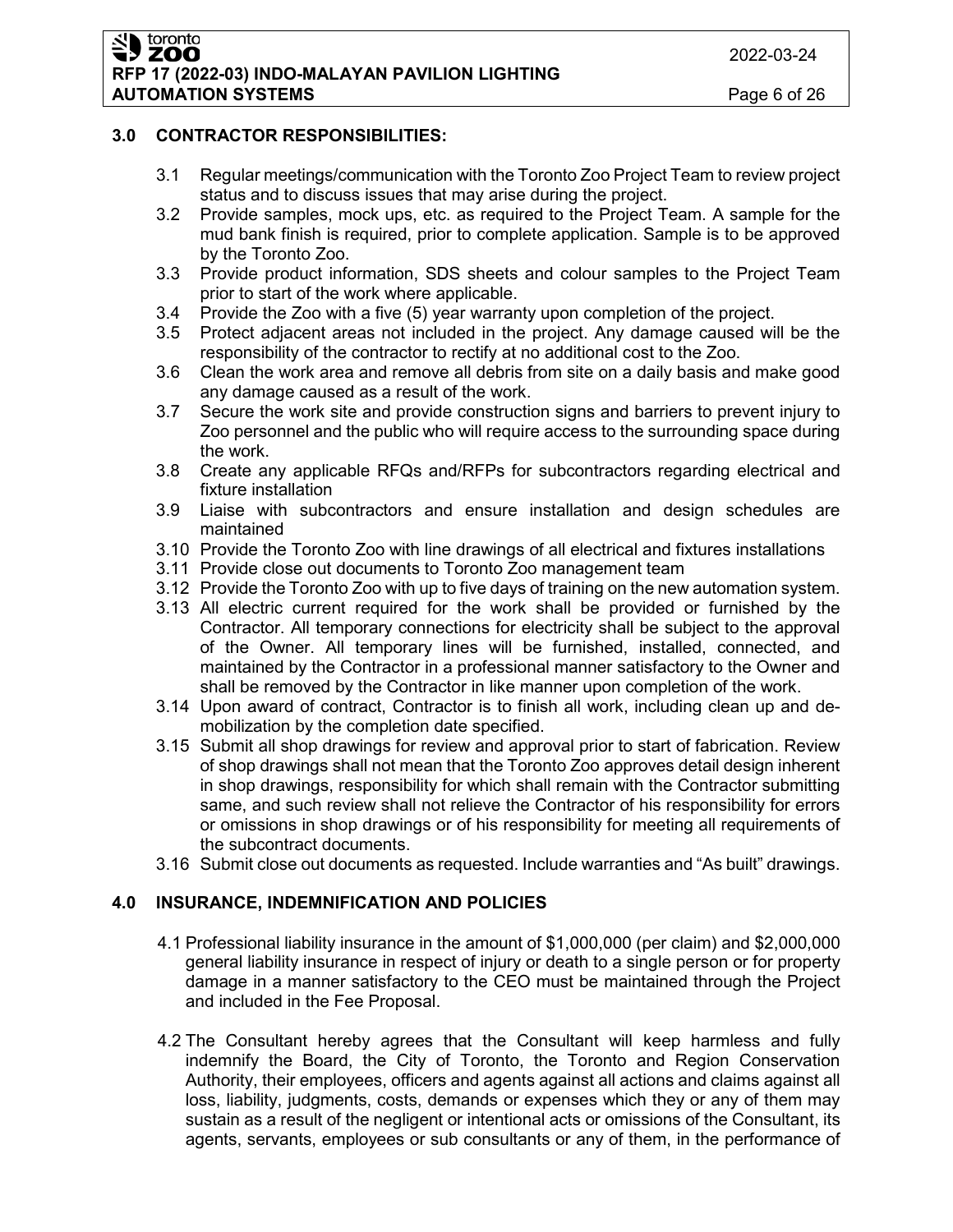#### toronto **ZOO RFP 17 (2022-03) INDO-MALAYAN PAVILION LIGHTING AUTOMATION SYSTEMS Page 7 of 26**

the Services, save and except and only to the extent that any such loss, liability, judgments, costs, demands or expenses are caused by the Board or those for whom at law it is responsible.

- 4.3 All insurance policies shall be endorsed to provide a minimum advance written notice of not less than thirty (30) days, in the event of cancellation, termination or reduction in coverage or limits, such notice to be made to the Chief Executive Officer.
- 4.4 The Consultant shall, as applicable, conform to and enforce strict compliance with the Occupational Health and Safety Act and for purposes of the Act be designated as the "constructor" for the Service.
- 4.5 The Consultant must adhere to all relevant Zoo policies, including, but not limited to, the Contractor Safety Policy, Working in the Vicinity of Animal Containments Policy and the Vehicles on Site Policy, copies of which the Chief Executive Officer, Toronto Zoo, shall supply to the Consultant.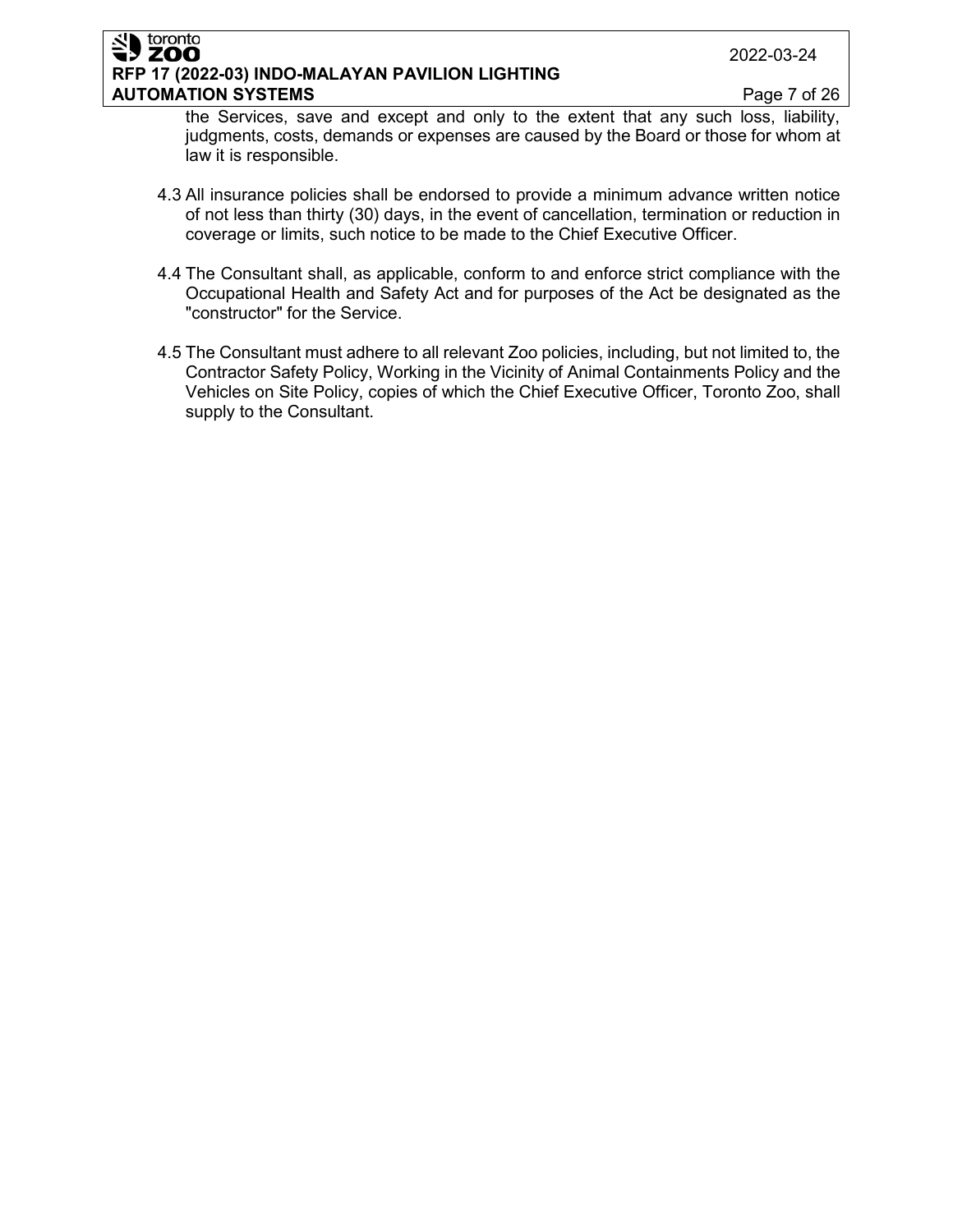### **5.0 PROPONENT SUBMISSION REQUIREMENTS**

- 5.1 Title page showing request for Proposal Proponent's name
- 5.2 Duly executed proposal form
- 5.3 Indicate the individual or incorporated name of the Proponent (i.e. the prime Consultant); address(es); telephone and fax number(s); and name of key contact person(s).
- 5.4 The Proponent must provide names and company information for all Sub-consultants required by Consultant.
- 5.5 State the scope and limits of responsibility of the Consultant and Sub-consultants named in the team. Retention of all specialized sub-consultants (e.g. architectural engineering, alternative/ green energy, quantity surveyor, etc.) necessary to complete all design stages and construction of the project is the responsibility of the Consultant.
- 5.6 Provide a schedule or chart of the proposed tasks, hours and the hourly rates for each person associated with this project.
- 5.7 The Proponent must confirm compliance with the Insurance and Indemnification provisions identified in Section 4.0.
- 5.8 Clearly indicate how project design and construction will be managed to conform to assigned project budgets, sub-consultants needed, construction timing, etc., if necessary.
- 5.9 Clearly articulate key personnel to be involved with the project and their responsibilities. Indicate the qualifications and experience (beyond a general resume), that each member will bring to the team and include a breakdown on the number of hours each will devote to the Project and their hourly billing rate. Indicate the total extent of availability of all team members throughout entire project period.
- 5.10 Provide the name, location, client reference and brief description of not more than five (5) similar projects under the direct responsibility of the persons or team named above.
- 5.11 Guarantee project start immediately following successful confirmation of award of project, and work to implementation and completion schedule.
- 5.12 Submission Temporary process In view of the current situation with COVID 19 and to limit personal interaction, on an temporary basis submissions for this Request for Proposal can be submitted electronically by email in a PDF file, prior to the submission deadline to the following email address

[BIDS@torontozoo.ca](mailto:BIDS@torontozoo.ca)

and note the following:

a. Subject of the file to be: RFP# - Title of RFP – Vendor name.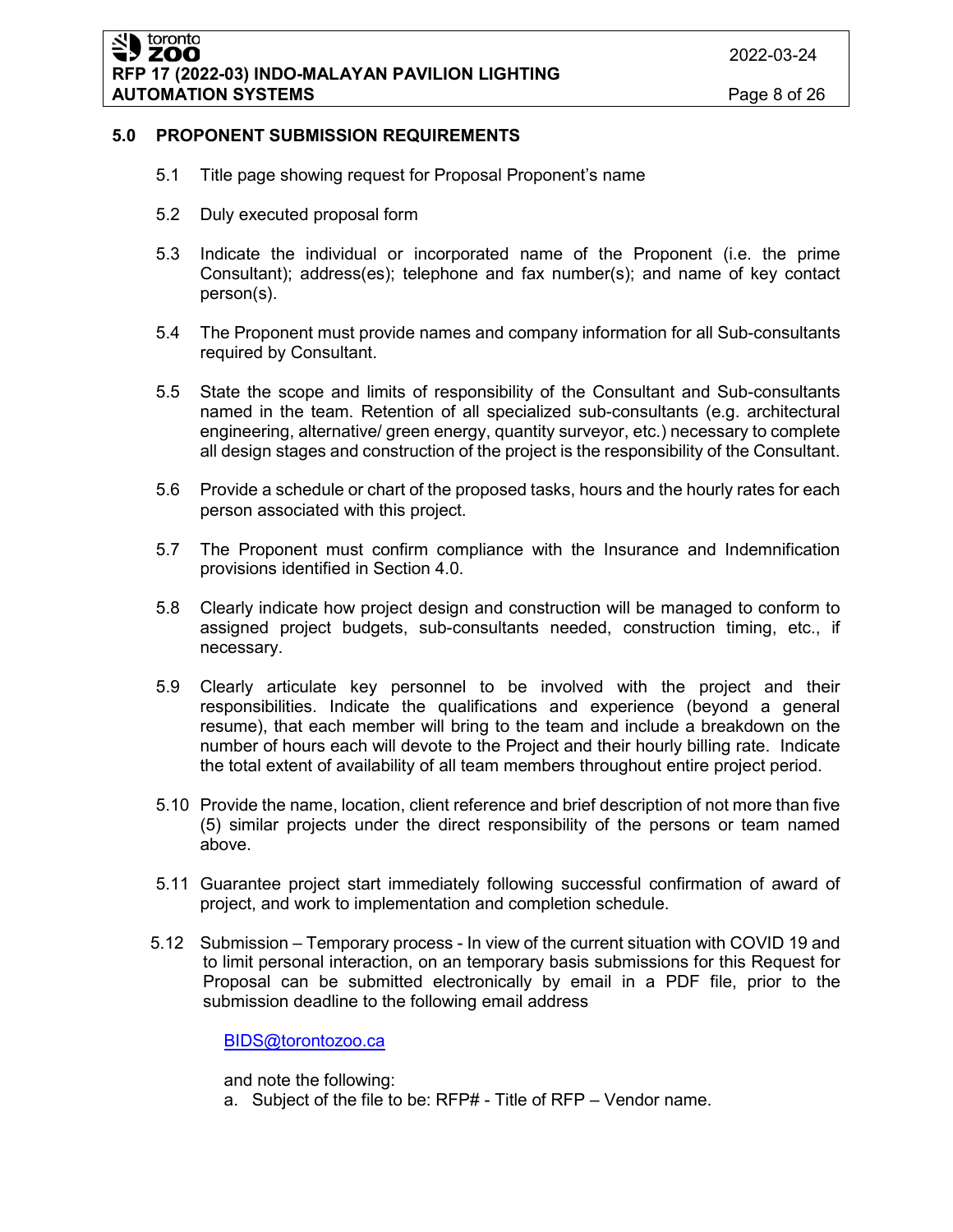#### toronto ZOO **RFP 17 (2022-03) INDO-MALAYAN PAVILION LIGHTING AUTOMATION SYSTEMS Page 9 of 26**

- b. Amendments to a Proposal may be submitted via the same methods, at any time prior to the Closing Time.
- **c.** It is the Supplier's sole responsibility to ensure its Bid is received by the Submission Deadline in accordance with the requirements of this RFP. The receipt of Bids can be delayed due to a number of factors including "internet traffic", file transfer size and transmission speed. The Supplier should allow sufficient time to download, complete and upload, as applicable, the submission forms comprising its Bid and any attachments. A Bid will only be considered to be submitted once it has been received by the Toronto Zoo. The time of such receipt is reflected by the time received stamped by the Toronto Zoo's email application. Bids to be received to by **Wednesday 2022-04-06, 1200 hours (noon) local time**

## **6.0 PROPONENT FEE PROPOSAL**

- 6.1 On the Fee Proposal Form (Appendix I), All fees to be inclusive of all labour, tools, materials, and equipment necessary to complete the work, at the Toronto Zoo, as specified in the quotation documents, drawing s& specifications of this RFP package.
- 6.2 Provide hourly rates for other services which may be requested during completion of the project.
- 6.3 An upset limit for disbursements is required, including, but not limited to, reproduction, postage, courier, fax machine, long-distance telephone calls; printing of drawings and specifications, photographic production, approved Consultant travel, as required. Photocopies of receipts must be provided for disbursements.
- 6.4 Soil and topographical surveys, environmental testing, permits and application fees are not to be included in the Fee Proposal and will be reimbursed separately if required and approved in advance. Consultant to arrange these if required, as part of their work for the project.
- 6.5 A 10% holdback will apply to all fees, not including disbursements, to be released after 30 days following completion of construction.
- 6.6 Proposal prices shall remain in effect for a period of ninety (90) days from the proposal due date of **Wednesday, 2022-05-06.**
- 6.7 The Proponent shall bear all costs and expenses with respect to the preparation and submission of its Proposal and the bidder participation in the proposal process (the "Proposal Costs"), including but not limited to: site visits and inspections, all information gathering processes, interviews, preparing responses to questions or requests for clarification from the Board, preparation of questions for the Board, and contract discussions and negotiations.
- 6.8 The Zoo shall not be responsible for or liable to pay any Proposal Costs of any bidder regardless of the conduct or outcome of the Proposal Request, Purchase Order, or Contract process.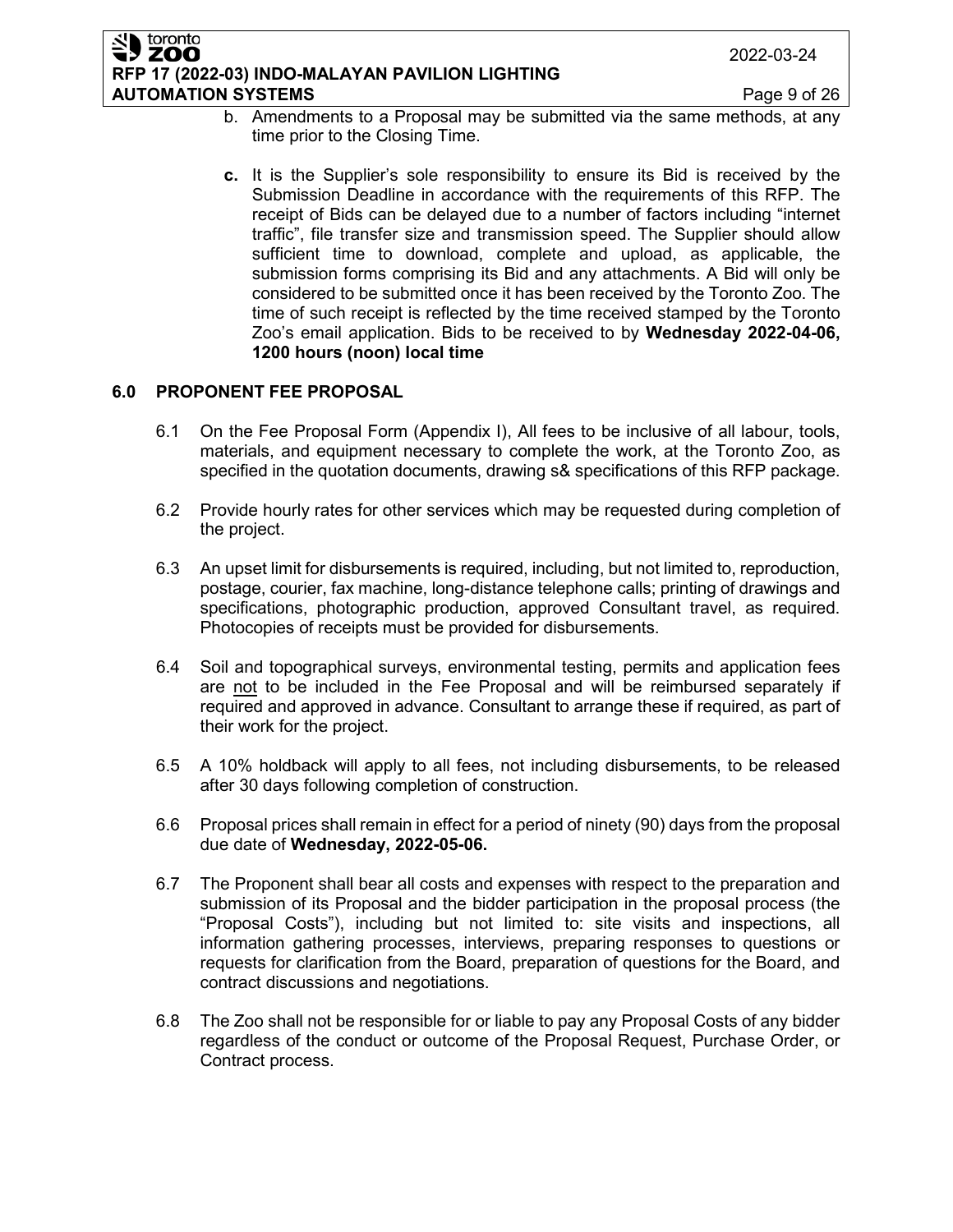ZOO **RFP 17 (2022-03) INDO-MALAYAN PAVILION LIGHTING AUTOMATION SYSTEMS Page 10 of 26** 

2022-03-24

## **7.0 PROPOSAL EVALUATION AND SELECTION**

toronto

- 7.1 The Proponent is urged to ensure that its Proposal is submitted in the most favourable terms in order to reflect the best possible potential, since less than best potential could result in exclusion of the Proposal from further consideration.
- 7.2 The Agreement will not be awarded to the Proposal with the lowest cost, but rather, award shall be based on an evaluation of the Consulting team's expertise, prior project experience, proposed methodology, and price. Additionally, the Zoo may accept or reject any part of the Proponent's bid.
- 7.3 An Evaluation Team comprised of representatives designated by the Zoo will evaluate responses to the RFP.
- 7.4 There are three steps to the pre-defined evaluation process:

Step 1 – Initial Review of Responses Step 2 – Evaluation of Submitted Proposals Step 3 – Evaluation of Presentations

7.5 Step 1 – Initial Review of Responses

The Zoo will open only those Proposals received by the Proposal Deadline and time specified within this RFP. Immediately upon opening, the Zoo will review each Proposal for compliance with the instructions and conditions applicable to this RFP. The Zoo, at its option, may seek Proponent retraction and clarification of any discrepancy/contradiction found during its review of Proposals.

- 7.6 Step 2 Evaluation of Submitted Proposals
	- 7.6.1 The Evaluation Team will evaluate each submitted Proposal, that has passed through Step 1, on criteria that will include, but not necessarily be limited to, the following:

| <b>Evaluation Criteria</b>                           | <b>Points</b> |
|------------------------------------------------------|---------------|
| Depth and breadth of the Project team's relevant     | 25            |
| qualifications and experience with similar scale and |               |
| type of projects                                     |               |
| Depth and breadth of the project team Lead's         | 20            |
| relevant qualifications and experience               |               |
| Commitment to complete work according to             | 10            |
| schedule of events in section 8.0 within the RFP     |               |
| Availability of team members during entire project   | 10            |
| Understanding of project scope of work               | 10            |
| Details on the general approach and methodology      | 10            |
| that proponent would take in performing the          |               |
| services outlined within the RFP                     |               |
|                                                      |               |
|                                                      |               |
| Fee Proposal                                         | 15            |

7.6.2 The Zoo may, at its discretion, eliminate a Proposal from further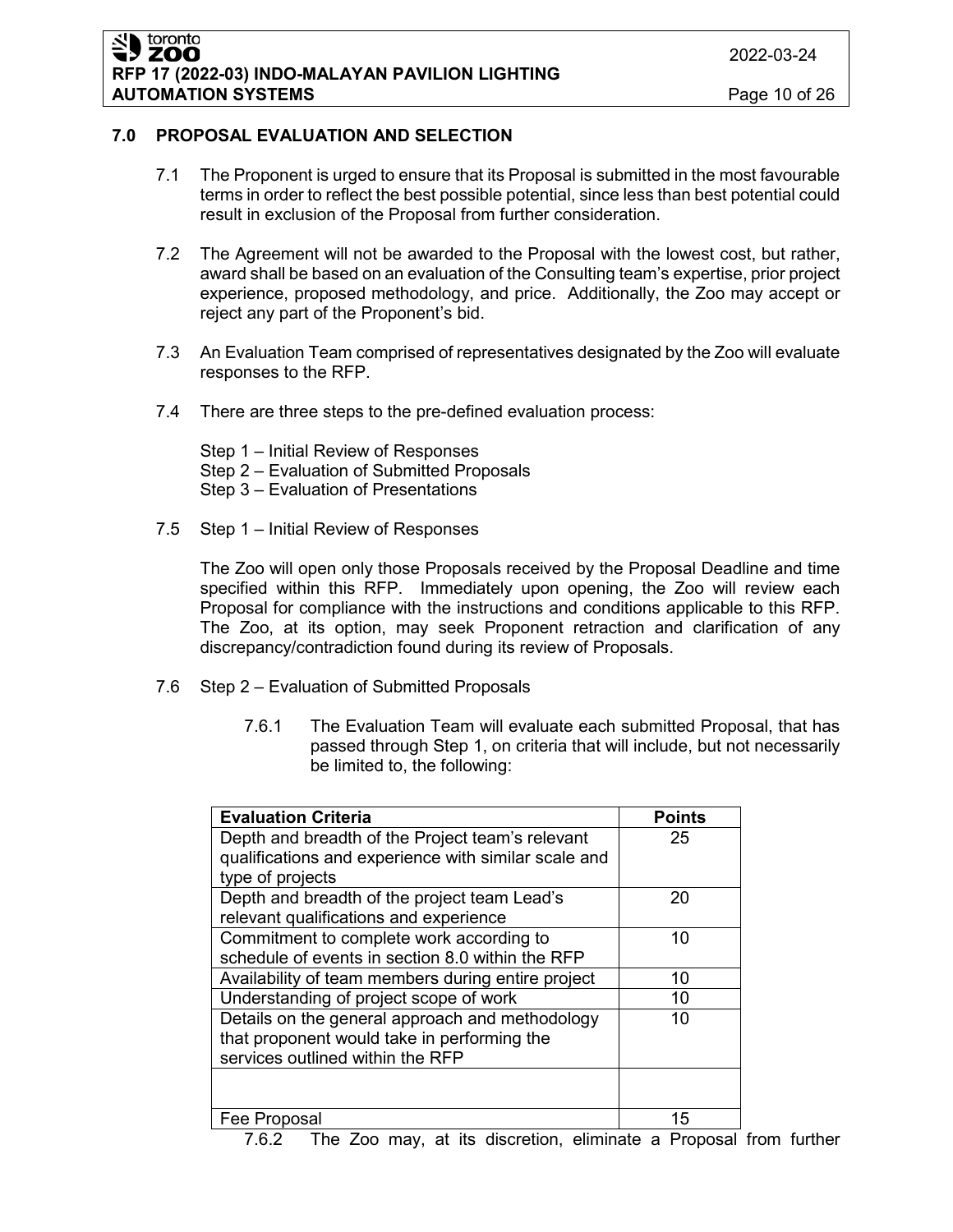#### toronto **ZOO RFP 17 (2022-03) INDO-MALAYAN PAVILION LIGHTING AUTOMATION SYSTEMS Page 11 of 26**

consideration if it deems the overall cost to be prohibitive.

- 7.6.3 A short-list of suitable Proponents may be established who may be invited to Step 3 to provide presentations related to their Proposal.
- 7.7 Step 3 Evaluation of Presentations (If Required)
	- 7.7.1 Invited Proponent(s) shall provide presentations in support of their Proposals or to demonstrate or otherwise expand on the information contained therein.
	- 7.7.2 The Proponent(s) shall ensure that the presentation is made by well versed staff with the authority to make decisions and commitments on behalf of the Proponent.
	- 7.7.3 Any and all costs incurred by the Proponent in order to prepare for and attend the presentation and/or demonstration including transportation, food, lodging, etc. shall be borne entirely by the Proponent.
- 7.8 The final score is then calculated as illustrated in the following table:

| <b>Evaluation</b>                                 | <b>Score</b>             |  |
|---------------------------------------------------|--------------------------|--|
| Step 1 – Initial Review of Submitted Proposals    | Prerequisite             |  |
| Step 2 – Evaluation of Submitted Proposals        | Maximum 100              |  |
| Step 3 - Evaluation of Presentations (If          | (Maximum 50 If Required) |  |
| Required)                                         |                          |  |
|                                                   |                          |  |
| excluding<br>maximum<br><b>Total</b><br>score     | 100                      |  |
| <b>Presentation</b>                               |                          |  |
| <b>Total maximum score including Presentation</b> | 150                      |  |

- 7.9 By responding to this Proposal, the Proponent agrees to accept the recommendation of the Evaluation Team as final.
- 7.10 All Proposals shall be submitted by the Proponent on the understanding that the Proposals shall become the property of the Zoo.

## **8.0 SCHEDULE OF EVENTS**

The following is a tentative schedule for the design and installation of the new lighting layout and automation of the Indo-Malaya pavilion. The final schedule will be developed jointly with the successful proponent in the first week of project execution:

| <b>Pre-Award</b>                           |                    |
|--------------------------------------------|--------------------|
| Release of RFP                             | 2022-03-22         |
| Tentative site meeting                     | 2022-03-28         |
| <b>Proponents' Question Deadline</b>       | 2022-03-31         |
| <b>Submission Due</b>                      | 2022-04-06         |
| Notification of Award By the Toronto Zoo   | Week of 2022-04-09 |
| <b>Post-Award</b>                          |                    |
| Preliminary Draft Design/Shop Drawings Due | 2022-05-06         |
| Final Design/Shop Drawings Due             | 2021-05-20         |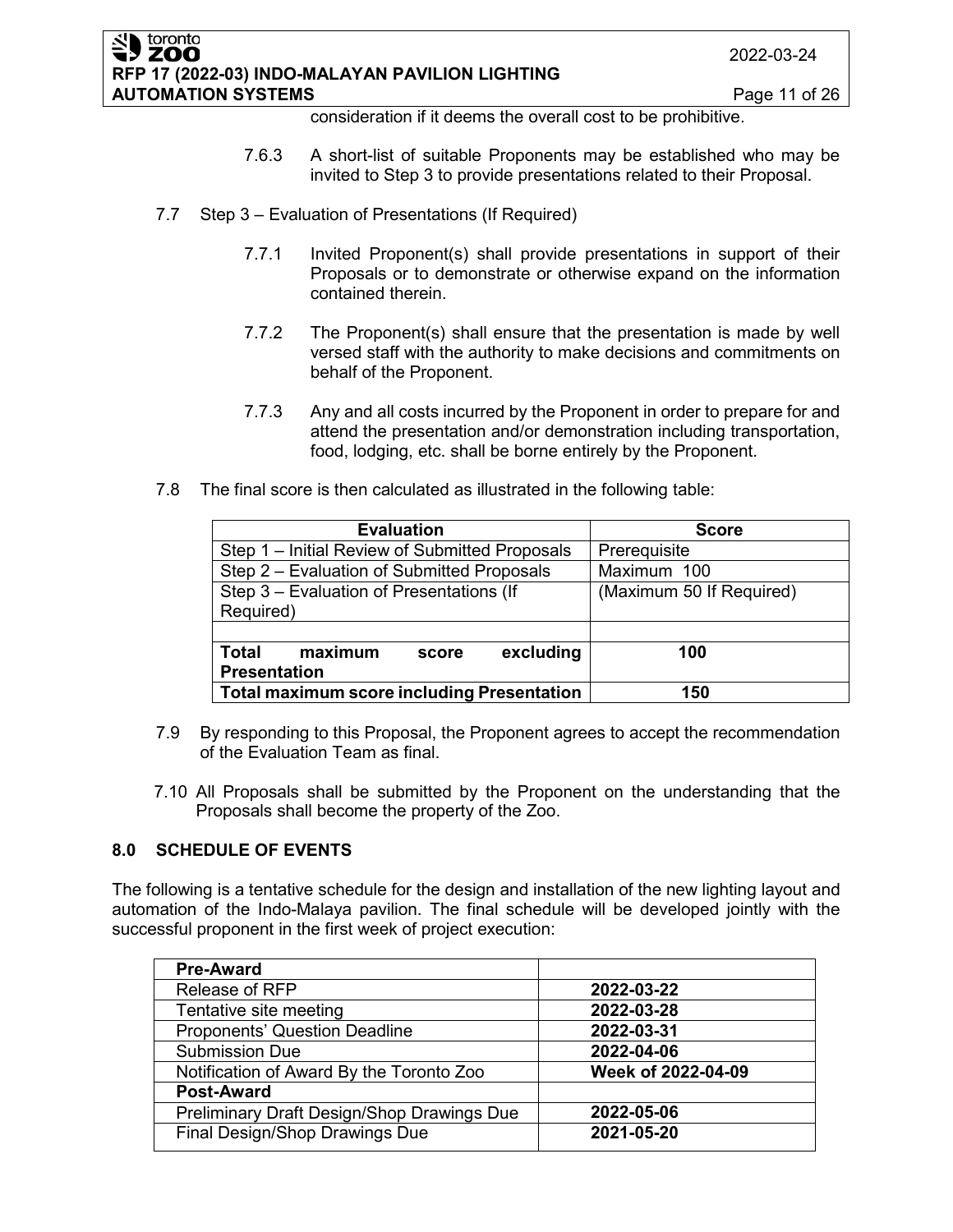| S <sup>toronto</sup> | RFP 17 (2022-03) INDO-MALAYAN PAVILION LIGHTING | 2022-03-24               |  |
|----------------------|-------------------------------------------------|--------------------------|--|
|                      | <b>AUTOMATION SYSTEMS</b>                       | Page 12 of 26            |  |
|                      | <b>Construction Completion</b>                  | No Later Than 2022-12-23 |  |

The RFP process and project will be governed according to the above schedule or other schedule provided by the Consultant and approved by the CEO of the Toronto Zoo. Although every attempt will be made to meet all dates listed, the Toronto Zoo reserves the right to modify any or all dates at its sole discretion. Appropriate notice of change will be provided, in writing, as soon as is feasible so that each Proponent will be given the same non-preferential treatment.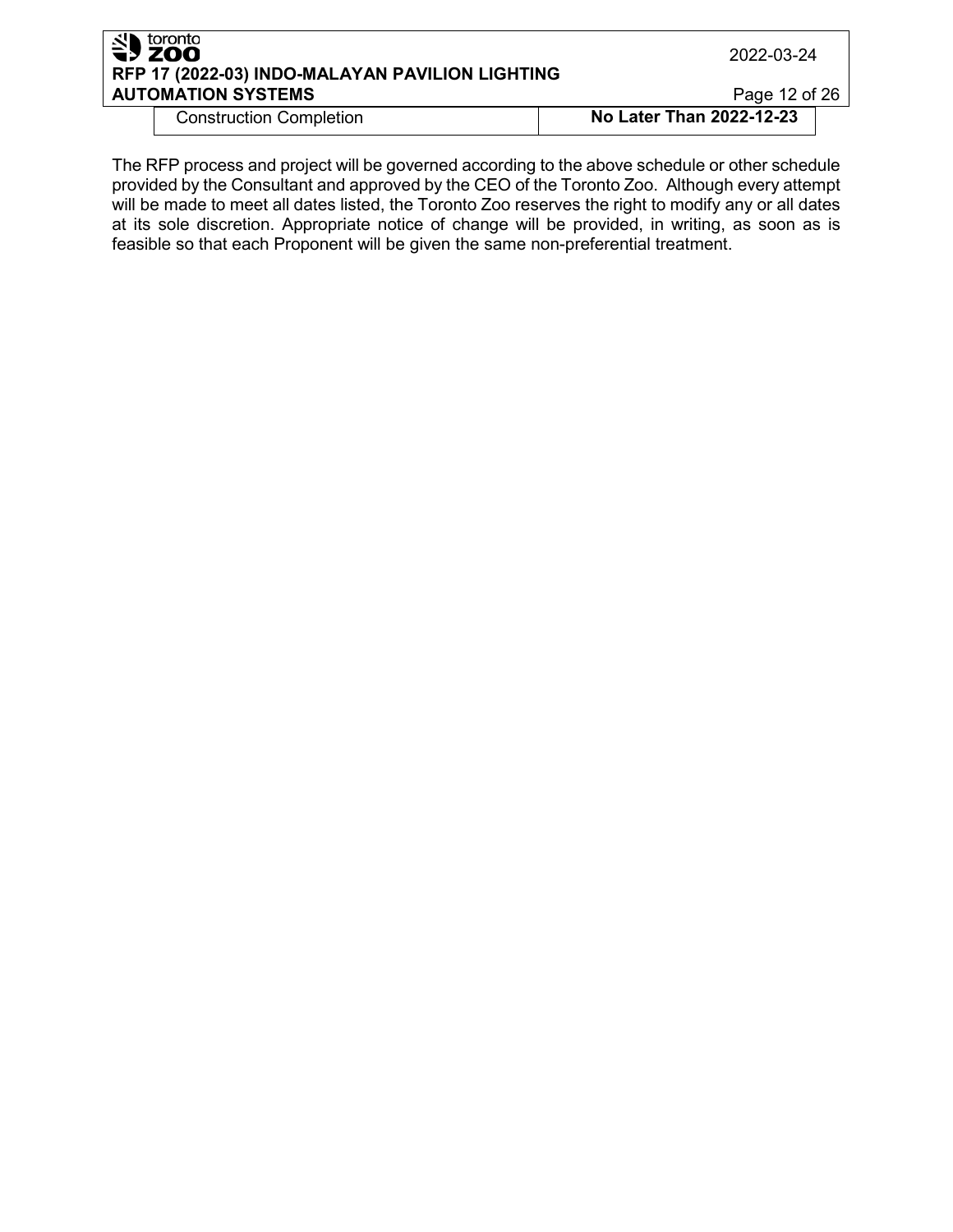## **9.0 PROPOSAL TERMS AND PROVISIONS**

The successful Proponent shall be retained through a contractual agreement and/or a purchase order, which includes the terms and conditions of this Request for Proposal.

## 9.1 **Consultant's Liability and Indemnity**

The Consultant will from time to time at all times hereafter well and truly save, defend and keep harmless and fully indemnify the Board, the City of Toronto, and the Toronto and Region Conservation Authority and each of their officers, employees and agents (hereinafter called the "Toronto Indemnities") of, from and against all manner of action, suits, claims, executions and demands which may be brought against or made upon the Toronto Indemnities or any of them and of, from and against all loss, costs, charges, damages, liens and expenses which may be sustained, incurred or paid by the Toronto Indemnities, their officers, employees and agents or any of them by reason of or on account of or in consequence of the execution of this agreement or provision of the business or any other work or matter to be carried out or performed by the Proponent with respect to the Request for Proposal or any agreement that may result from the request for proposal process, and/or the non-execution or imperfect or improper execution thereof and will pay to the Toronto Indemnities on demand any loss, costs, damages and expenses which may be sustained, incurred or paid by the Toronto Indemnities or any of them in consequence of any such action, suit, claim, lien, execution or demand and any monies paid or payable by the Toronto Indemnities or any of them in settlement or discharge on account thereof.

The Consultant shall be responsible for any and all damages, or claims for damages for injuries or accidents done or caused by his or her employees, or resulting from the prosecution of the Work, or any of their operations, or caused by reason of the existence of location or condition of the works, or of any materials, plant or machinery used thereon or therein, or which may happen by reason thereof, or arising from any failure, neglect or omission on their part, or on the part of any of their employees to do or perform any or all of the several acts or things required to be done by him or them under and by these General Conditions, and covenants and agrees to hold the Board, the Toronto and Region Conservation Authority and the City of Toronto, their officers, agents, employees, Consultants and invitees harmless and indemnified for all such damages and claims for damage; and in case of the Consultant's failure, neglect or omission to observe and perform faithfully and strictly, all the provisions of the Work, the CEO may, either with or without notice (except where in these Contract Requirements, notice is specially provided for, and then upon giving the notice therein provided for), take such steps, procure such material, plant trucks and men, and do such work or things as he/she may deem advisable toward carrying out and enforcing the same and any such action by the CEO as he is herein empowered to take, shall not in any way relieve the Consultant or his/her surety from any liability under the Contract.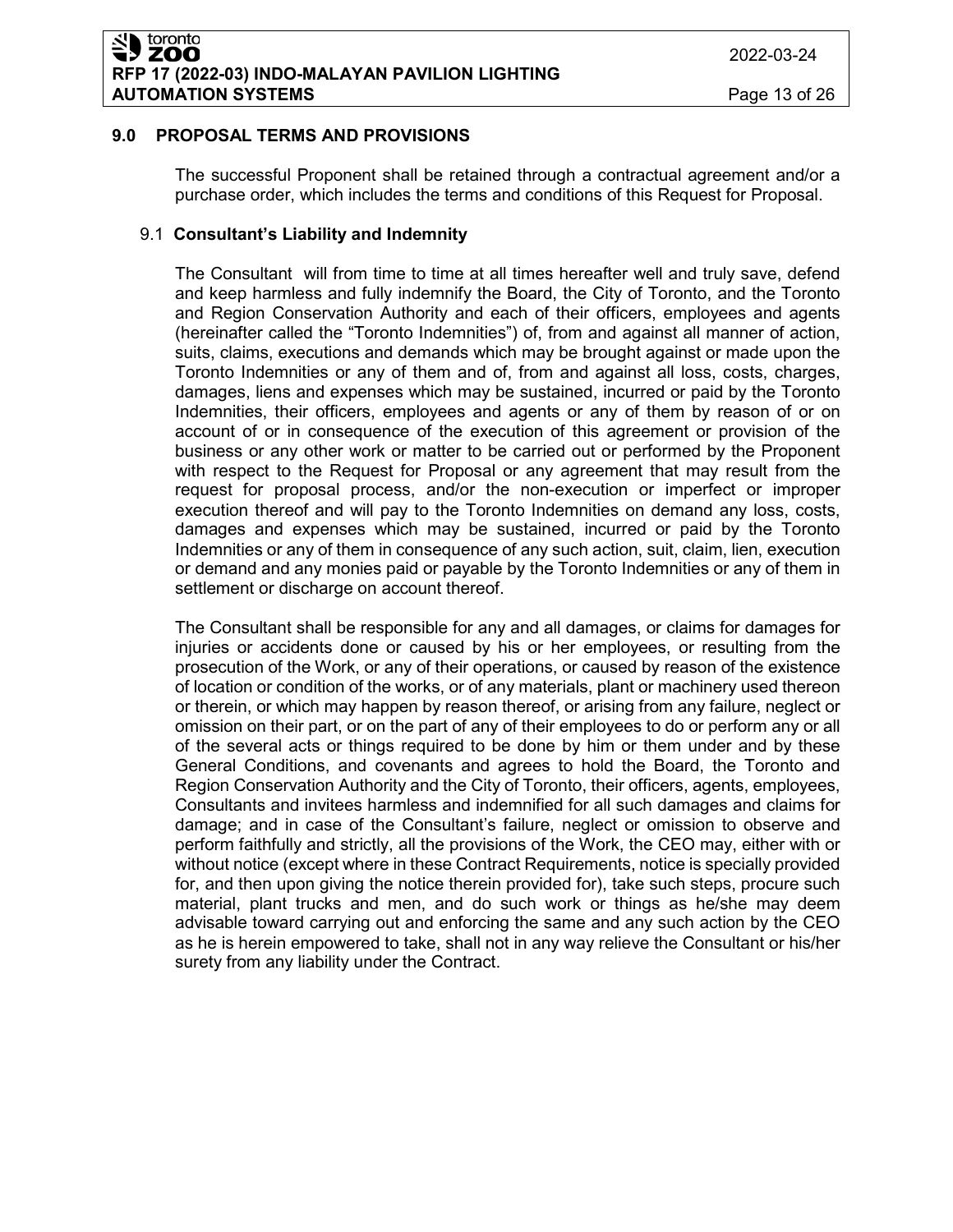#### toronto **ZOO RFP 17 (2022-03) INDO-MALAYAN PAVILION LIGHTING AUTOMATION SYSTEMS** Page 14 of 26

#### 9.2 **Incurred costs**

The Proponent shall bear all costs and expenses with respect to the preparation and submission of its Proposal and the Proponent's participation in the proposal process (the "Proposal Costs"), including but not limited to: all information gathering processes, interviews, preparing responses to questions or requests for clarification from the Board and contract discussions and negotiations.

The Toronto Zoo shall not be responsible for or liable to pay any Proposal Costs of any Proponent regardless of the conduct or outcome of the Proposal Request, Purchase Order process, or Contract process.

9.3 The RFP does not constitute an offer or tender by the Toronto Zoo. Receipt of Proposals by the Toronto Zoo pursuant to this RFP or selection or notification confers no rights under any Proposal nor obligates the Toronto Zoo in any manner whatsoever.

### 9.4 **Liability of Errors**

While the Toronto Zoo has used considerable efforts to ensure an accurate representation of information in this Request for Proposal, the information contained in this Request for Proposal is supplied solely as a guideline for Proponents. The information is not guaranteed or warranted to be accurate by the Toronto Zoo, nor is it necessarily comprehensive or exhaustive. Nothing in this Request for Proposal is intended to relieve Proponents from forming their own opinions and conclusions with respect to the matters addressed in this Request for Proposal.

#### 9.5 **Toronto Zoo Rights and Options Reserved:**

The Toronto Zoo reserves the right to award the contract to any proponent who will best serve the interest of the Toronto Zoo. The Toronto Zoo reserves the right, in its sole discretion, to exercise the following rights and options with respect to the proposal submission, evaluation and selection process under this RFP:

- (a) To reject any or all proposals.
- (b) To re-issue this RFP at any time prior to award of work.
- (c) To cancel this RFP with or without issuing another RFP.
- (d) To supplement, amend, substitute or otherwise modify this RFP at any time prior to the selection of one or more proponents for negotiation.
- (e) To accept or reject any or all of the items in any proposal and award the work in whole or in part.
- (f) To waive any informality, defect, non-responsiveness and/or deviation from this RFP and its requirements.
- (g) To permit or reject at the Toronto Zoo's sole discretion, amendments (including information inadvertently omitted), modifications, alterations and/or corrections of proposals by some or all of the proponents following proposal submission.
- (h) To request that some or all of the proponents modify proposals based upon the Toronto Zoo's review and evaluation.
- (i) To request additional or clarifying information or more detailed information from any Proponent at any time, before or after proposal submission, including information inadvertently omitted by the proponent.

## 9.6 **Cancellation**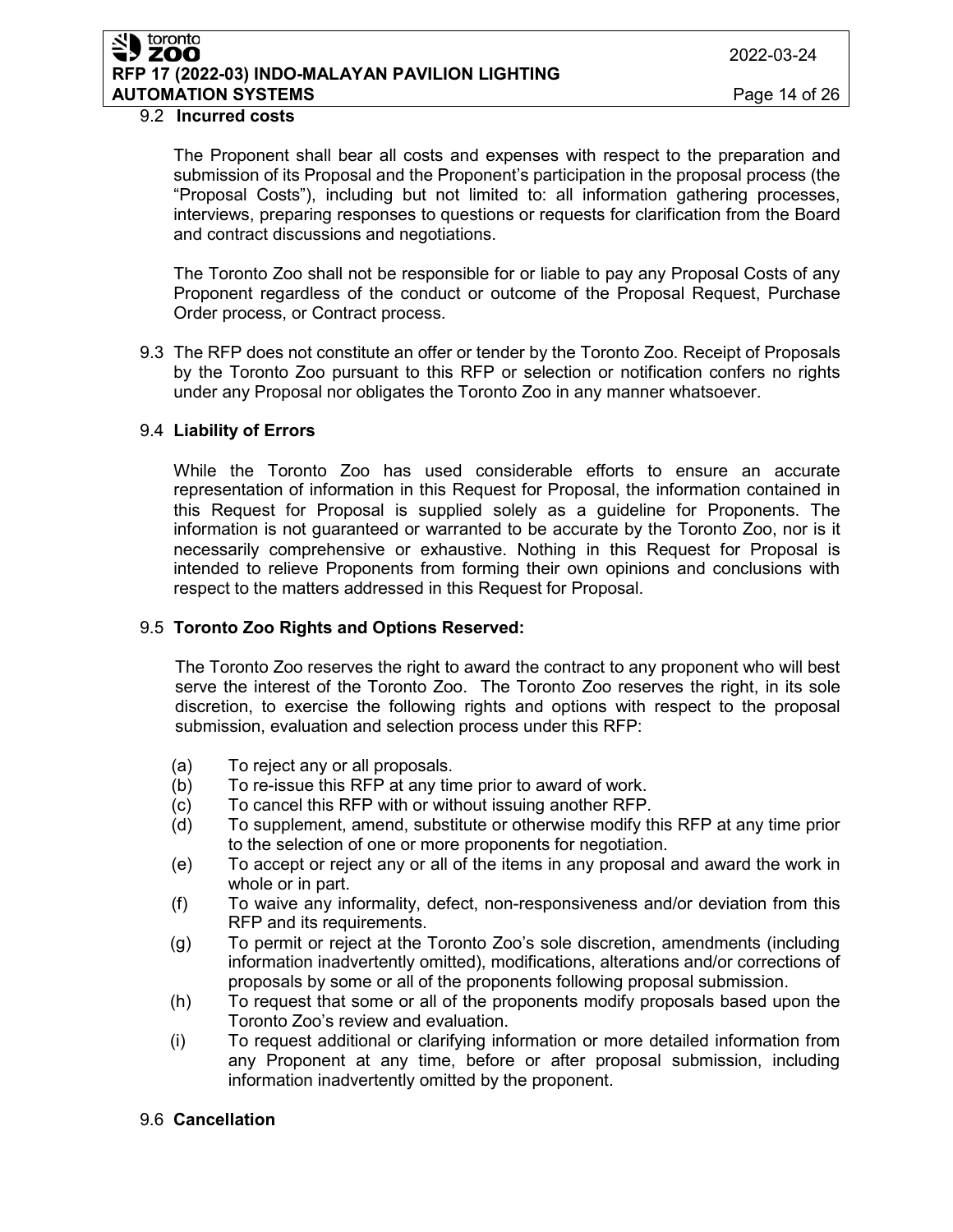#### toronto ZOO **RFP 17 (2022-03) INDO-MALAYAN PAVILION LIGHTING AUTOMATION SYSTEMS Page 15 of 26**

2022-03-24

Nothing herein shall be construed as giving the Proponent the right to perform the services contemplated under this agreement beyond the time when such services become unsatisfactory to the Toronto Zoo; and in the event that the Proponent shall be discharged before all the services contemplated hereunder have been completed or the services are for any reason terminated, stopped or discontinued because of the inability of the Proponent to serve under this agreement, the Proponent shall be paid only for the portion of the work which shall have been satisfactorily completed at the time of termination.

## 9.7 **Termination Provisions**

Upon giving the Supplier not less than thirty (30) days' prior written notice, the Toronto Zoo may, at any time and without cause, cancel the Agreement, in whole or in part. In the event of such cancellation, the Toronto Zoo shall not incur any liability to the Supplier apart from the payment for the goods, material, articles, equipment, work or services that have been satisfactorily delivered or performed by the Supplier at the time of cancellation.

Failure of the Supplier to perform its obligations under the Agreement shall entitle the Toronto Zoo to terminate the Agreement upon ten (10) calendar days' written notice to the Supplier if a breach which is remediable is not rectified in that time. In the event of such termination, the Toronto Zoo shall not incur any liability to the Supplier apart from the payment for the goods, material, articles, equipment, work or services that have been satisfactorily delivered or performed by the Supplier at the time of termination.

All rights and remedies of the Toronto Zoo for any breach of the Supplier's obligations under the Agreement shall be cumulative and not exclusive or mutually exclusive alternatives and may be exercised singularly, jointly or in combination and shall not be deemed to be in exclusion of any other rights or remedies available to the Toronto Zoo under the Agreement or otherwise at law.

No delay or omission by the Toronto Zoo in exercising any right or remedy shall operate as a waiver of them or of any other right or remedy, and no single or partial exercise of a right or remedy shall preclude any other or further exercise of them or the exercise of any other right or remedy.

Upon termination, all originals and copies of data, plans, specifications, reports, estimates, summaries, photographs, and other documents that have been accumulated and/or prepared by the Supplier in performance of the Agreement shall be delivered to the Toronto Zoo in a clean and readable format.

## **1. Interest**

## 9.8 **Ownership and Confidentiality of Board-Provided Data**

All correspondence, documentation and information provided by the Toronto Zoo staff to any bidder or prospective Bidder in connection with, or arising out of this RFP, the services or acceptance of the RFP:

- 9.8.1 is and shall remain the property of the Board;
- 9.8.2 must be treated by Proponents and Prospective Proponents as confidential;
- 9.8.3 must not be used for any purpose other than for replying to this RFP, and for fulfillment of any related subsequent agreement.
- 9.9 **Copyright:**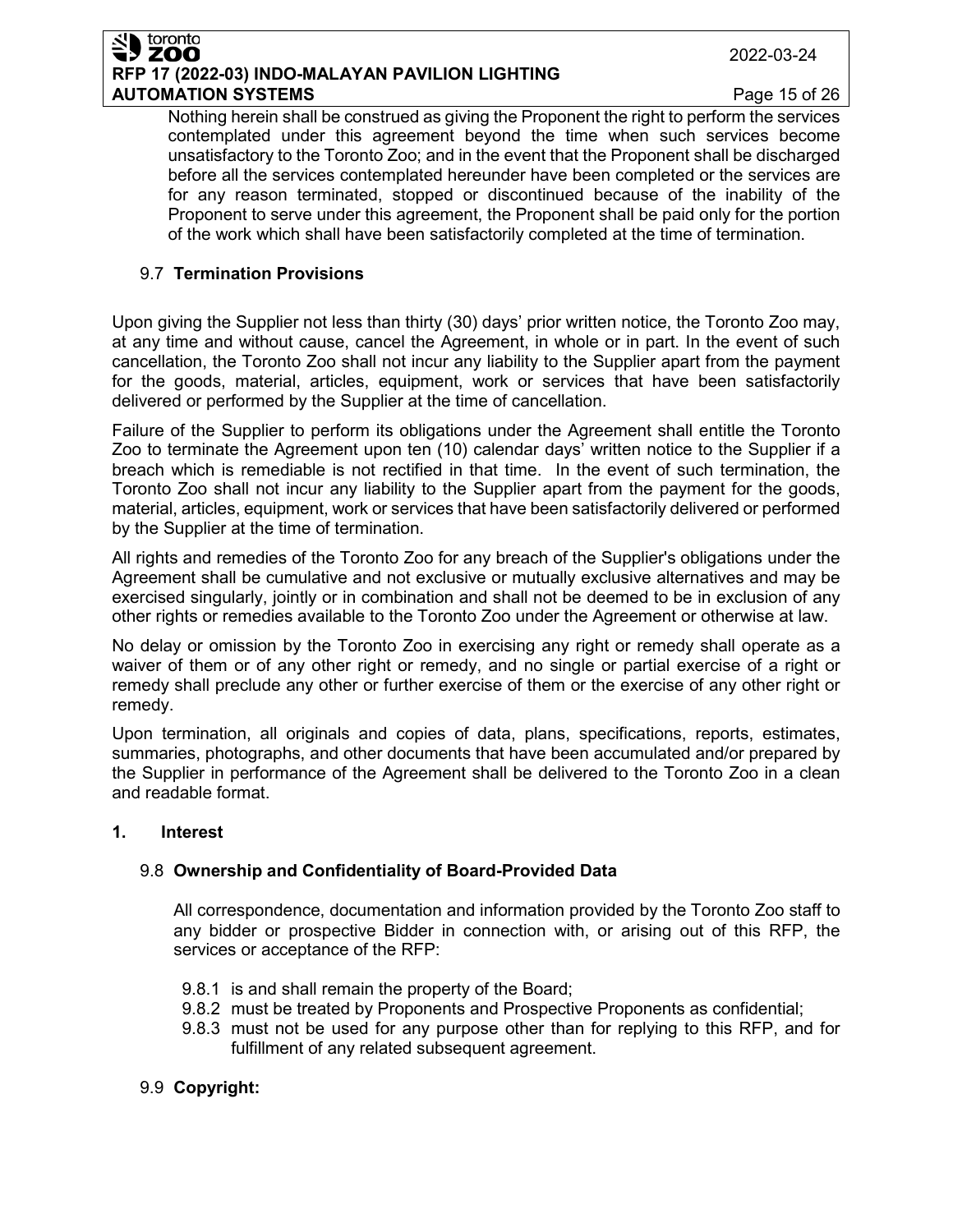#### toronto ZOO **RFP 17 (2022-03) INDO-MALAYAN PAVILION LIGHTING AUTOMATION SYSTEMS Page 16 of 26**

The final product and related materials from the work is to be for the exclusive use of the Toronto Zoo. The Toronto Zoo shall be the only and sole owner of the product and related materials for the sole and unfettered use by the Toronto Zoo. Upon payment of the said product and related materials by the Toronto Zoo, the successful bidder shall have no hold, proprietary claim, ownership, use of any kind, intellectual or otherwise nor shall there be any restrictions placed on the final product and related products by the successful bidder. By submitting a Proposal in this response to this RFP, the Bidder shall thereby acknowledge and agrees that the Toronto Zoo has exclusive ownership and sole and unfettered use of this final product and related products.

## 9.10 **Ownership and Disclosure of Proposal Documentation**

The documentation composing any Proposal submitted in response to this RFP, along with all correspondence, documentation and information provided to the Toronto Zoo by any Bidder in connection with, or arising of this RFP, once received by the Toronto Zoo:

- 9.10.1 Shall become property of the Toronto Zoo and may be appended to purchase order issued to the successful Bidder;
- 9.10.2 Shall be come subject to the Municipal *Freedom of Information and Protection of Privacy Act ("MFIPPA") and may be released pursuant to that Act*

Because of *MFIPPA*, prospective Bidders are advised to identify in their Proposal material any scientific, technical, commercial, proprietary or similar confidential information, the disclosure of which could cause them injury.

Each Bidder's name shall be made public. Proposals will be made available to member of the Board on a confidential basis and may be released to members of the public pursuant to *MFIPPA.*

## 9.11**Conflict of Interest Statement**

In its Proposal, the Proponent must disclose to the Toronto Zoo any potential conflict of interest that might comprise the performance of the Work. If such a conflict of interest does exist, the Toronto Zoo may, at its discretion, refuse to consider the Proposal.

The Proponent must also disclose whether it is aware of any Toronto Zoo employee, member of board, agency or commission or employee thereof having a financial interest in the Proponent and the nature of that interest. If such an interest exists or arises during the evaluation process or the negotiation of the Agreement, the Toronto Zoo may, at its discretion, refuse to consider the Proposal or withhold the awarding of any agreement to the Proponent until the matter is resolved to the Toronto Zoo's sole satisfaction.

Proponents are cautioned that the acceptance of their Proposal may preclude them from participating as a Proponent in subsequent projects where a conflict of interest may arise. The Consultant(s) for this project may participate in subsequent/other Toronto Zoo projects provided the Consultant(s) has (have) satisfied pre-qualification requirement of the Toronto Zoo, if any and in the opinion of the Toronto Zoo, no conflict of interest would adversely affect the performance and successful completion of an Agreement by the Consultant(s).

If, during the Proposal evaluation process or the negotiation of the Agreement, the Proponent is retained by another client giving rise to potential conflict of interest, then the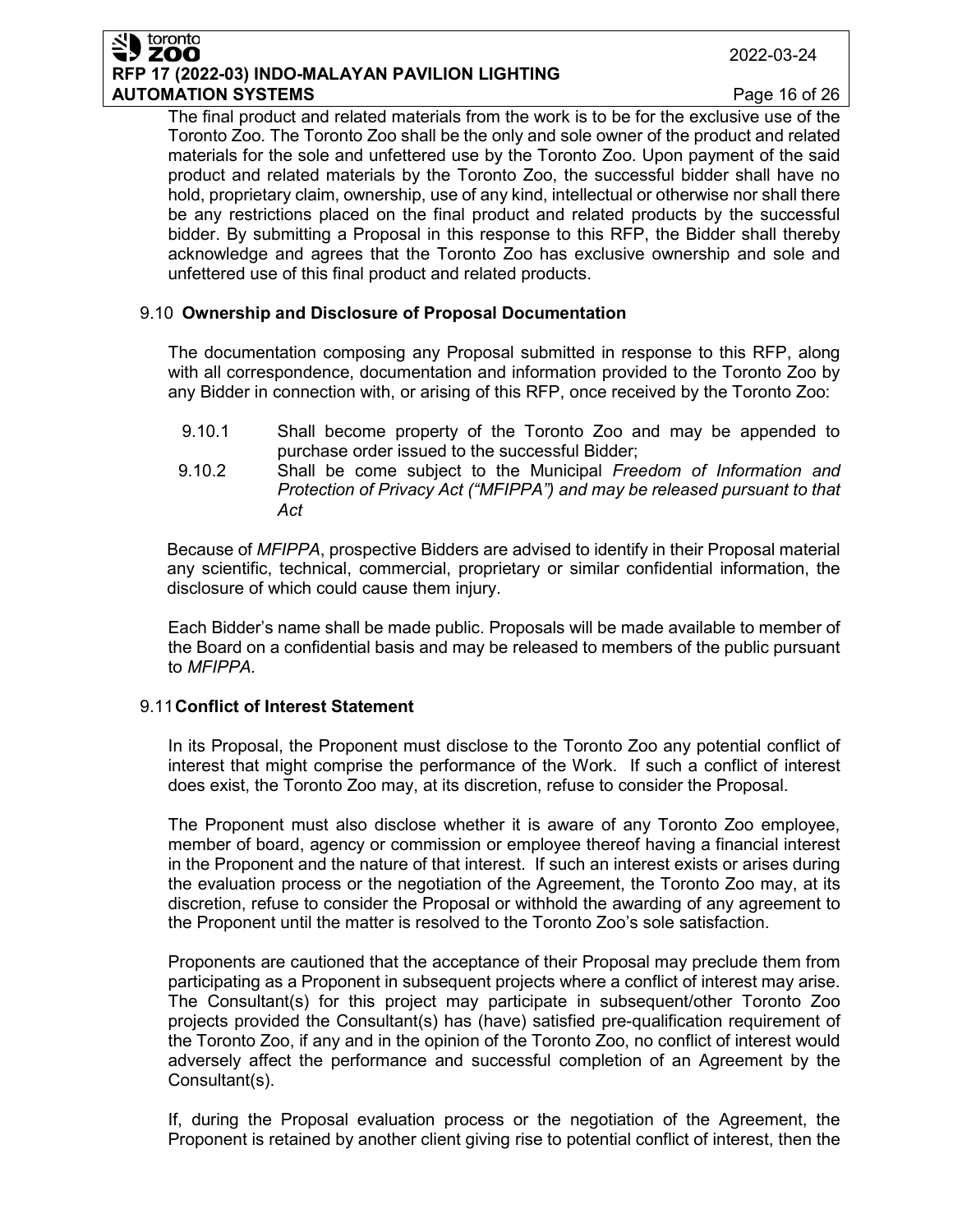#### 2022-03-24

#### ZOO **RFP 17 (2022-03) INDO-MALAYAN PAVILION LIGHTING AUTOMATION SYSTEMS Page 17 of 26**

Proponent will so inform the Toronto Zoo. If the Toronto Zoo requests, then the Proponent will refuse the new assignment or will take steps as are necessary to remove the conflict of interest concerned.

#### 9.12**No Collusion**

toronto

A proponent shall not discuss or communicate, directly or indirectly, with any other Proponent or their agent or representative about the preparation of the Proposals, Each proponent shall attest by virtue of signing the Proposal Submission Form that its participation in the RFP process is conducted without any collusion or fraud. If the Toronto Zoo discovers there has been a breach of this requirement at any time, the Toronto Zoo reserves the right to disqualify the Proposal or terminate any ensuing Agreement.

### 9.13**Governing Law**

This RFP and any quotation submitted in response to it and the process contemplated by this RFP including any ensuing Agreement shall be governed by the laws of the Province of Ontario. Any dispute arising out of this RFP or this RFP process will be determined by a court of competent jurisdiction in the Province of Ontario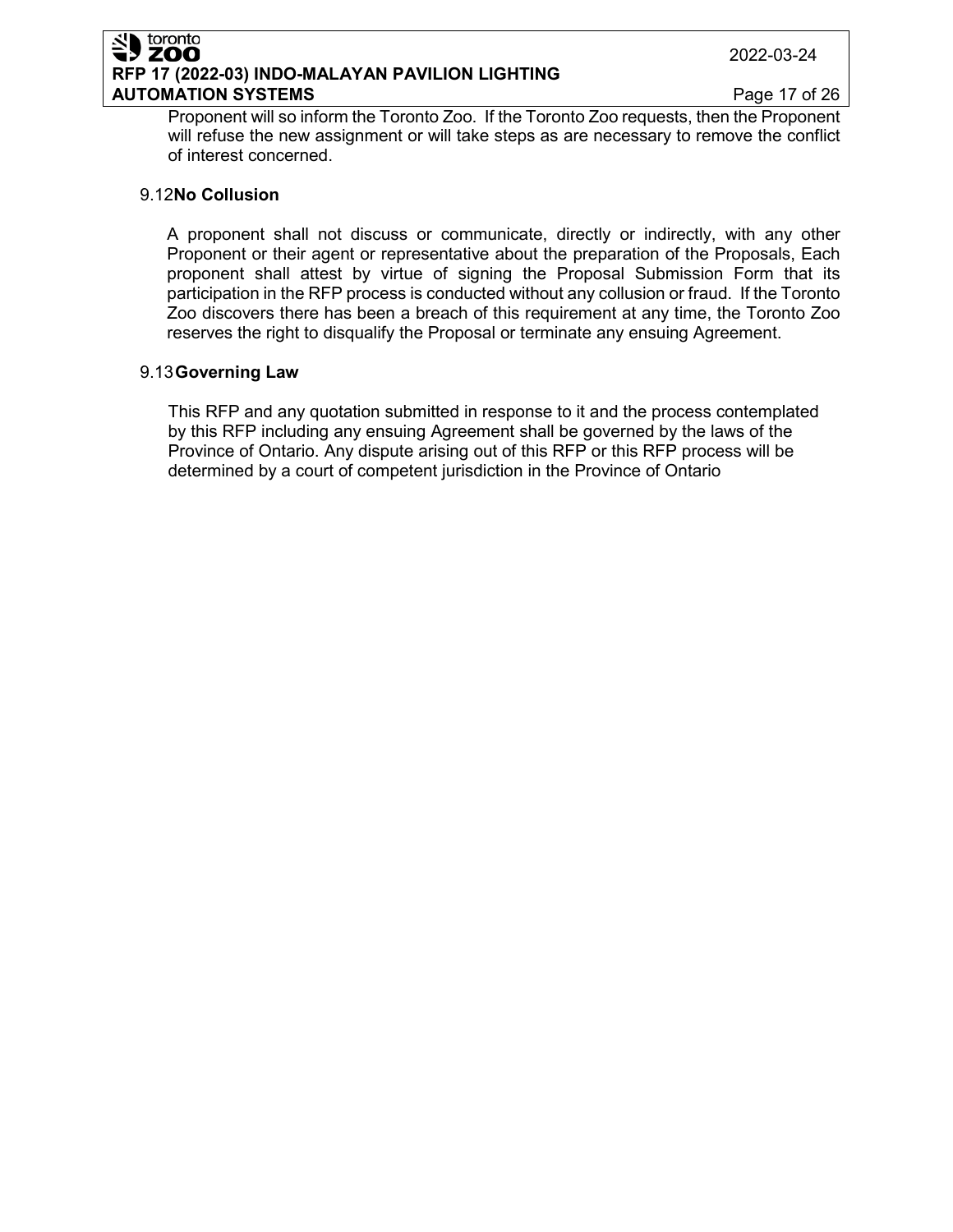#### **10.0 PROPOSAL FORM**

The undersigned Proponent having reviewed and fully understood the RFP and all terms and requirements of the RFP and all terms and conditions of the RFP and information provided, hereby submits the attached Proposal and supporting materials ("the Proposal") in accordance.

I/We, hereby, have received, allowed for and included as part of our submission all issued Addendum numbered

The Board of Management of the Toronto Zoo reserves the right to reject any or all Proposals or to accept any Proposal, should it deem such action to be in its interests.

By submitting a Proposal the Proponent agrees to all of the terms and conditions of this Request for Proposal.

By signing and submitting this proposal, you are agreeing to the release of your proposal information, as deemed necessary by the Board, in order to conduct business associated with this proposal or project.

| <b>COMPANY INFORMATION</b> |           |
|----------------------------|-----------|
| Company Name:              |           |
|                            |           |
| Name of authorized         |           |
| <b>Signing Officer</b>     | Title:    |
| Signature:                 | Date:     |
| <b>Contact Name:</b>       | Title:    |
| Address:                   |           |
| Telephone #:               | Fax #:    |
| Email:                     | Web Site: |
| HST#:                      |           |

| <b>DISCOUNT</b>                                                                                 | <b>Discount</b> | <b>Davs</b> |
|-------------------------------------------------------------------------------------------------|-----------------|-------------|
| Discount allowed for prompt payment and period within which<br>invoice must be paid to qualify. | $\%$            |             |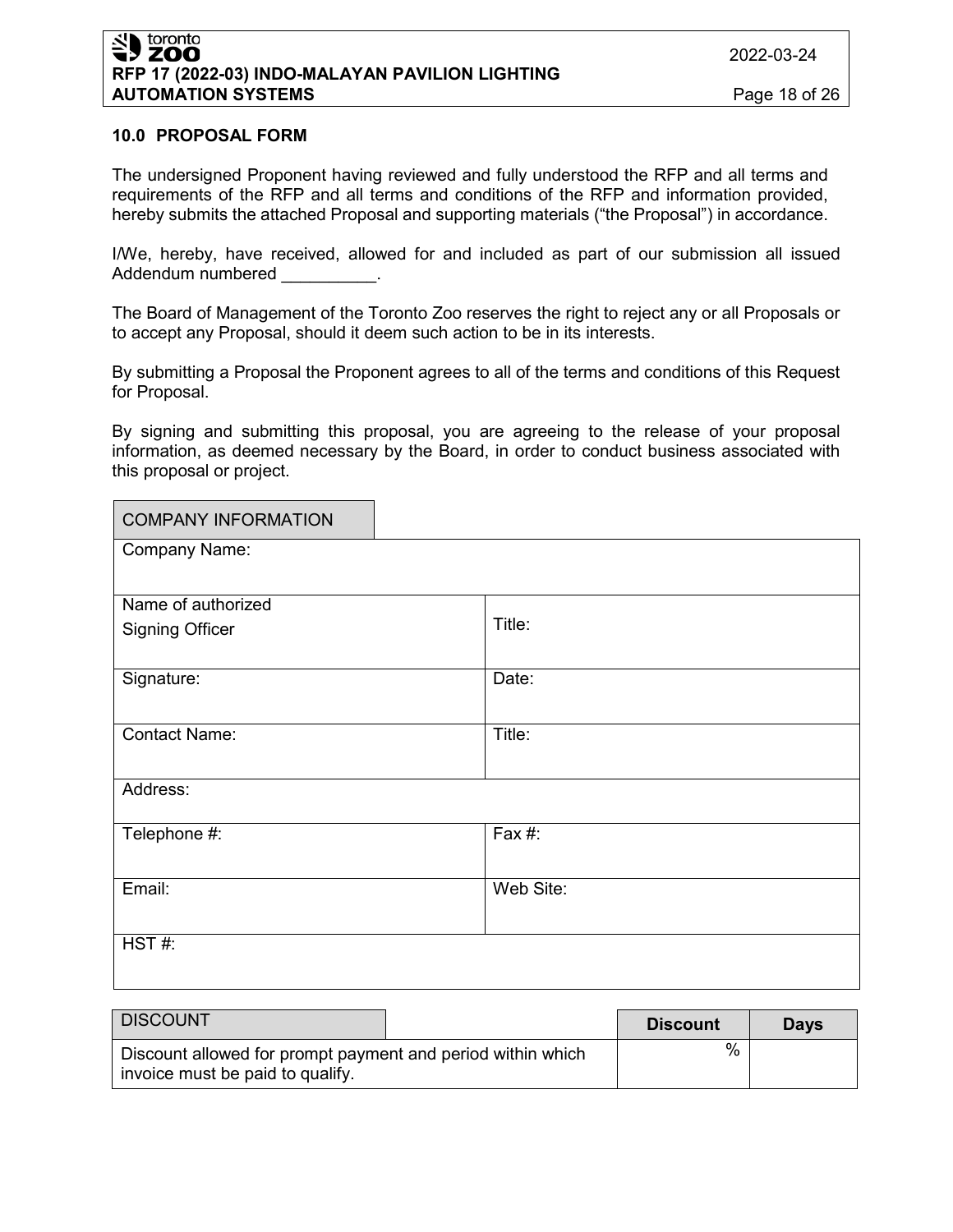#### toronto **ZOO RFP 17 (2022-03) INDO-MALAYAN PAVILION LIGHTING AUTOMATION SYSTEMS** Page 19 of 26

#### **INSTRUCTIONS:**

It is important to the Toronto Zoo to receive a reply from all invited bidders. If you are unable, or do not wish to submit a bid, please complete the following portions of this form. State your reason for not bidding by checking the applicable box(es) or by explaining briefly in the space provided. It is not necessary to return any other Request for Proposal/Quotation/Tender documents or forms. Please just return this completed form by fax or by mail prior to the official closing date. Purchasing and Supply Fax Number: (416) 392-6711.

**NOTICE OF NO BID**

| A Proposal/Quotation/Tender is not submitted for the following reason(s): |                                             |  |
|---------------------------------------------------------------------------|---------------------------------------------|--|
| Project/quantity too large.                                               | Project/quantity too small.<br>٠            |  |
| We do not offer services or                                               | Cannot meet delivery or completion          |  |
| commodities to these requirements                                         | requirement                                 |  |
| We do not offer this service or                                           | Agreements with other company do not        |  |
| commodity.                                                                | permit us to sell directly.                 |  |
| Cannot handle due to present                                              | Licensing restrictions                      |  |
| commitments.                                                              |                                             |  |
| Unable to bid competitively.                                              | We do not wish to bid on this service or    |  |
|                                                                           | commodity in the future.                    |  |
| Insufficient information to prepare                                       | Specifications are not sufficiently defined |  |
| quote/proposal/tender                                                     |                                             |  |
| We are unable to meet bonding or                                          |                                             |  |
| insurance requirements.                                                   |                                             |  |

Other reasons or additional comments (please explain):

| <b>Company Name:</b>                       |  |
|--------------------------------------------|--|
| <b>Address</b>                             |  |
| <b>Contact Person:</b>                     |  |
| Signature of<br>Company<br>Representative: |  |
| Date:                                      |  |
| Phone Number:                              |  |
| Email address                              |  |
| Fax Number:                                |  |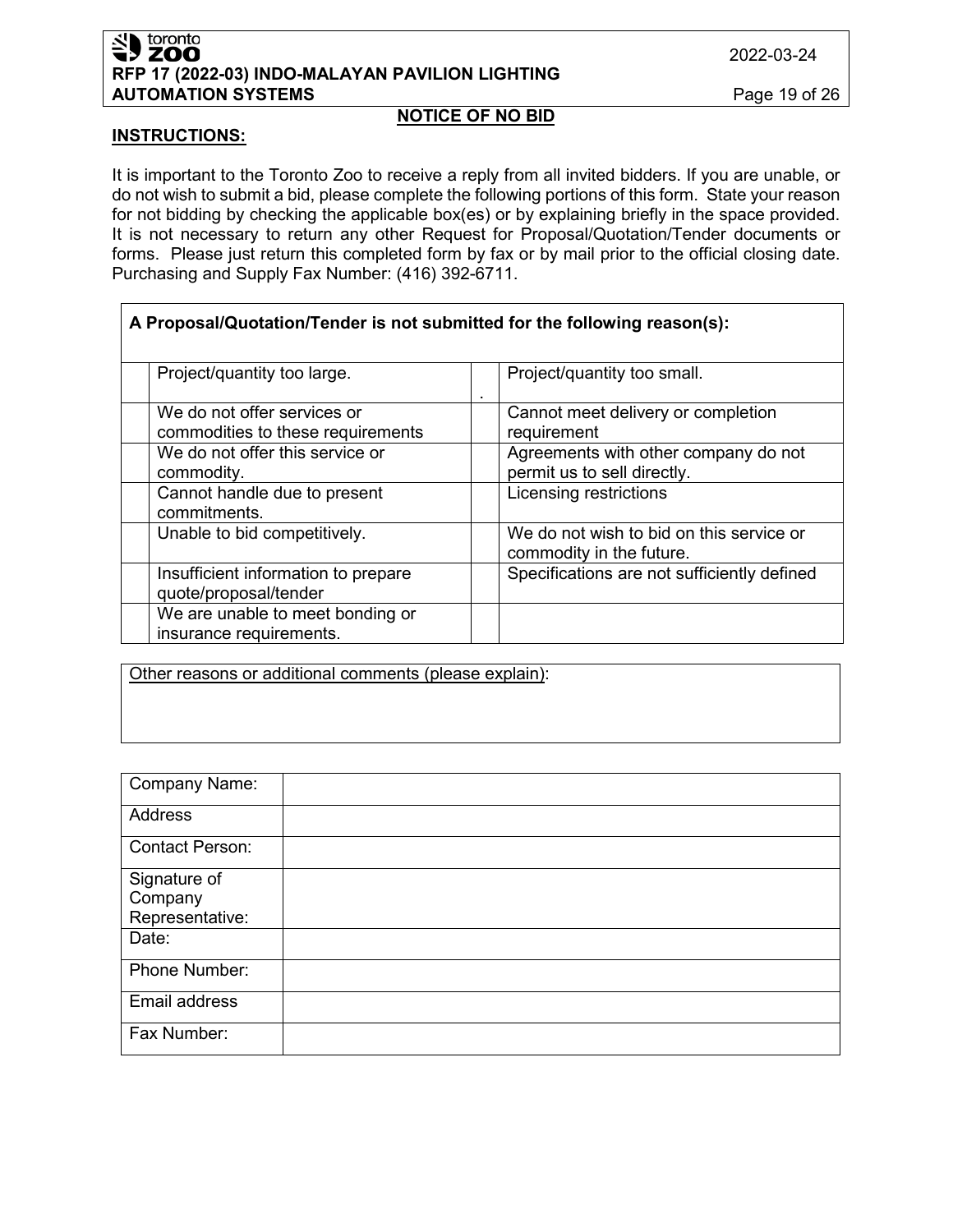## SU toronto **RFP 17 (2022-03) INDO-MALAYAN PAVILION LIGHTING AUTOMATION SYSTEMS** Page 20 of 26

2022-03-24

### **APPENDIX 1 - FEE PROPOSAL FORM**

Having carefully read and examined the RFP Documents, having the authority to bind the corporation and having agreed to the terms and conditions set out in Section 2.0 of the RFP, the undersigned offers to complete the Work and to furnishall plant, tools, equipment, labour, products, material and supervision necessarytherefor, to execute the Work, for the Bid Price specified below.

**(A) PRICE** of *Bid Submission, which excludes HST is:*

In lawful money of Canada. (State in writing)

\$ (State in numbers)

**(B) PRICE of HST of (13 %) payable by the Owner to the Contractor DOLLARS**

In lawful money of Canada. (State in writing)

\$ (State in numbers)

**TOTAL Bid Submission which includes the Submission (A) and HST (B) price is: DOLLARS**

In lawful money of Canada. (State in writing)

\$

(State in numbers)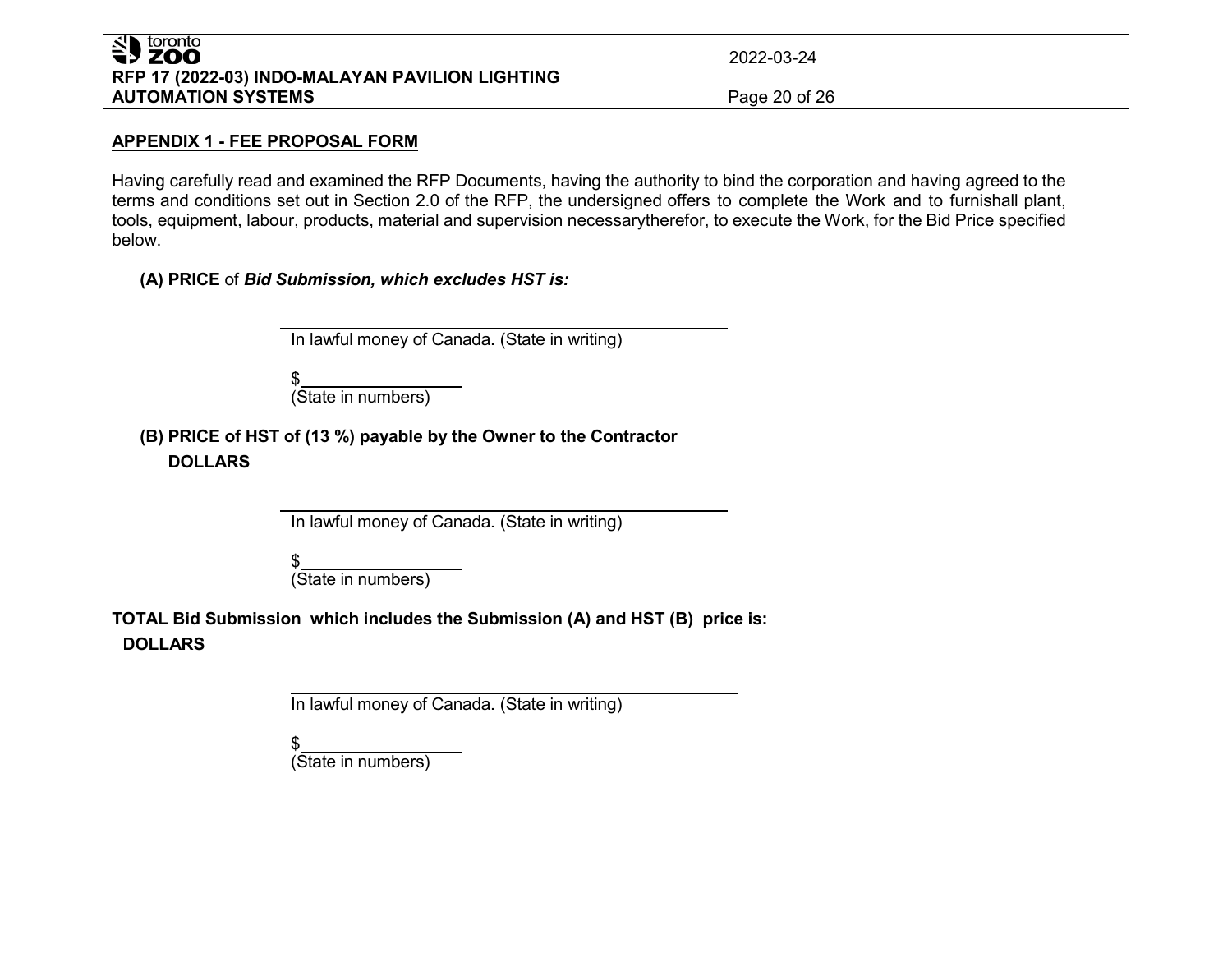## SU toronto **RFP 17 (2022-03) INDO-MALAYAN PAVILION LIGHTING AUTOMATION SYSTEMS Page 21 of 26**

2022-03-24

The sum of the amounts shown in the table below **MUST** equal the Appendix 1 - Fee Proposal Form stipulated in the space provided in the Request for Proposal which, for greater certainty, is the Bidders proposed Contract Price for a Contract to complete all of the Work.

### *EVERY ROW OF THE BELOW TABLE MUST BE COMPLETED WITH A DOLLAR AMOUNT, EVEN IF THAT DOLLAR AMOUNT IS \$0.*

### **TABLE 1 – Fees for Separately Priced Items**

| <b>DESCRIPTION</b>                                                                                                                                                                                      | Price complete,<br>excluding HST |
|---------------------------------------------------------------------------------------------------------------------------------------------------------------------------------------------------------|----------------------------------|
| To provide all labour, tools, materials and equipment necessary to complete<br>the demolition and removal of all existing lighting in the Indo-Malayan<br>Pavilion                                      | \$                               |
| To provide all labour, tools, materials and equipment necessary to complete<br>the installation of all infrastructure for the new lighting automation system.                                           | \$                               |
| To provide all labour, tools, materials and equipment necessary to complete<br>the installation and programming of the new Indo-pavilion lighting software<br>to run the new lighting Automation system | \$                               |
| To provide all costs for any equipment required to the installation of the<br>lighting or specialized contractors                                                                                       | \$                               |
| To provide all labour costs associated for the design, development and<br>testing of the new lighting layout and automation system                                                                      | S                                |
| <b>HST</b>                                                                                                                                                                                              |                                  |
| <b>Total</b>                                                                                                                                                                                            |                                  |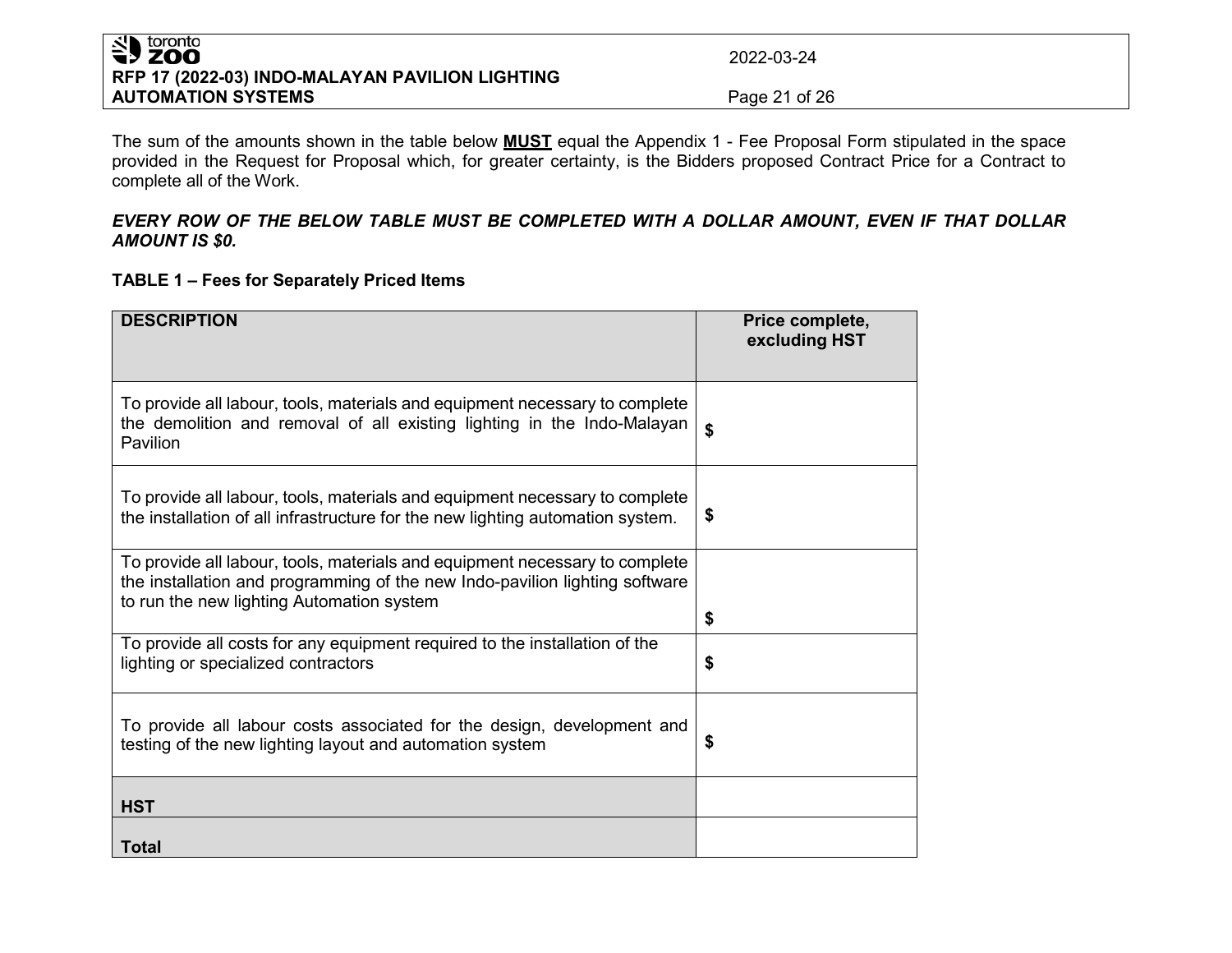## Superiordinal contracts **RFP 17 (2022-03) INDO-MALAYAN PAVILION LIGHTING AUTOMATION SYSTEMS Page 22 of 26**

2022-03-24

| <b>COMMITMENT TO DELIVER</b>                                                     | YES / NO (If no, please<br>state alternative) |
|----------------------------------------------------------------------------------|-----------------------------------------------|
| Please confirm that you are able to complete the work by:<br>Friday, 2021-12-23. |                                               |

| <b>WARRANTY</b>                                                       | <b>Specify</b> |
|-----------------------------------------------------------------------|----------------|
| Please confirm five (5) year warranty upon completion of the project. |                |

| Name of Firm |  |
|--------------|--|
|              |  |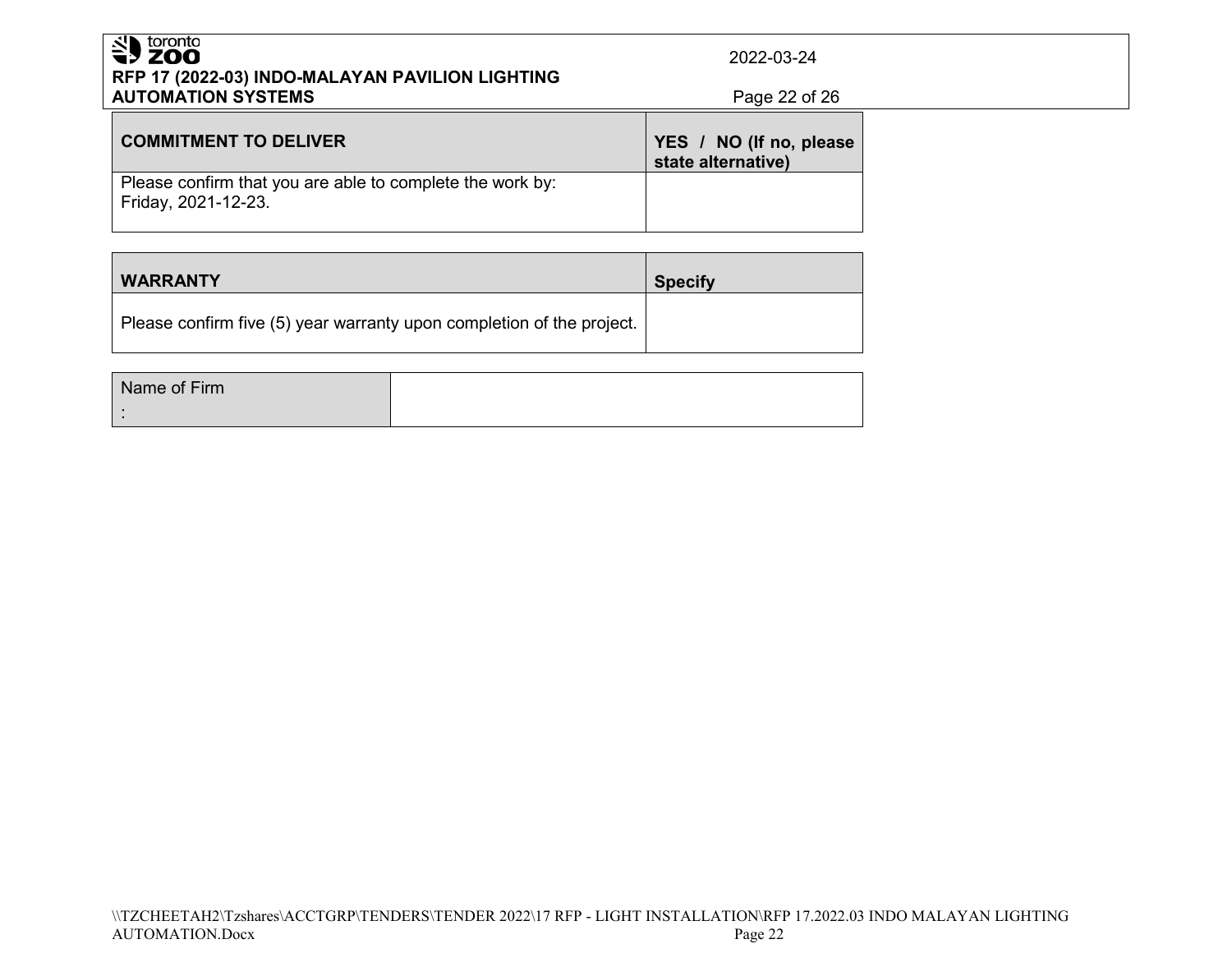## SU toronto **RFP 17 (2022-03) INDO-MALAYAN PAVILION LIGHTING AUTOMATION SYSTEMS** Page 23 of 26

2022-03-24

#### **APPENDIX A – LIST OF SUB-CONTRACTOR**

The Bidder proposes to sublet the following portions of the Work to the persons, firms or corporations indicated. The Bidder (Contractor) is responsible for all pricing with all subcontractors.

The Bidder submits that in proposing the under mentioned subcontractors, the Bidder has consulted each and have ascertained to our completed satisfaction that those names are fully acquainted with the extent and nature of the work and that they will execute their work with the requirements of the contract documents.

| Work or services to be provided | Name and address of sub-contractor or  <br>person | <b>Telephone</b> |
|---------------------------------|---------------------------------------------------|------------------|
|                                 |                                                   |                  |
|                                 |                                                   |                  |
|                                 |                                                   |                  |
|                                 |                                                   |                  |
|                                 |                                                   |                  |
|                                 |                                                   |                  |
|                                 |                                                   |                  |
|                                 |                                                   |                  |
|                                 |                                                   |                  |

| Name of Bidder: |  |
|-----------------|--|
|                 |  |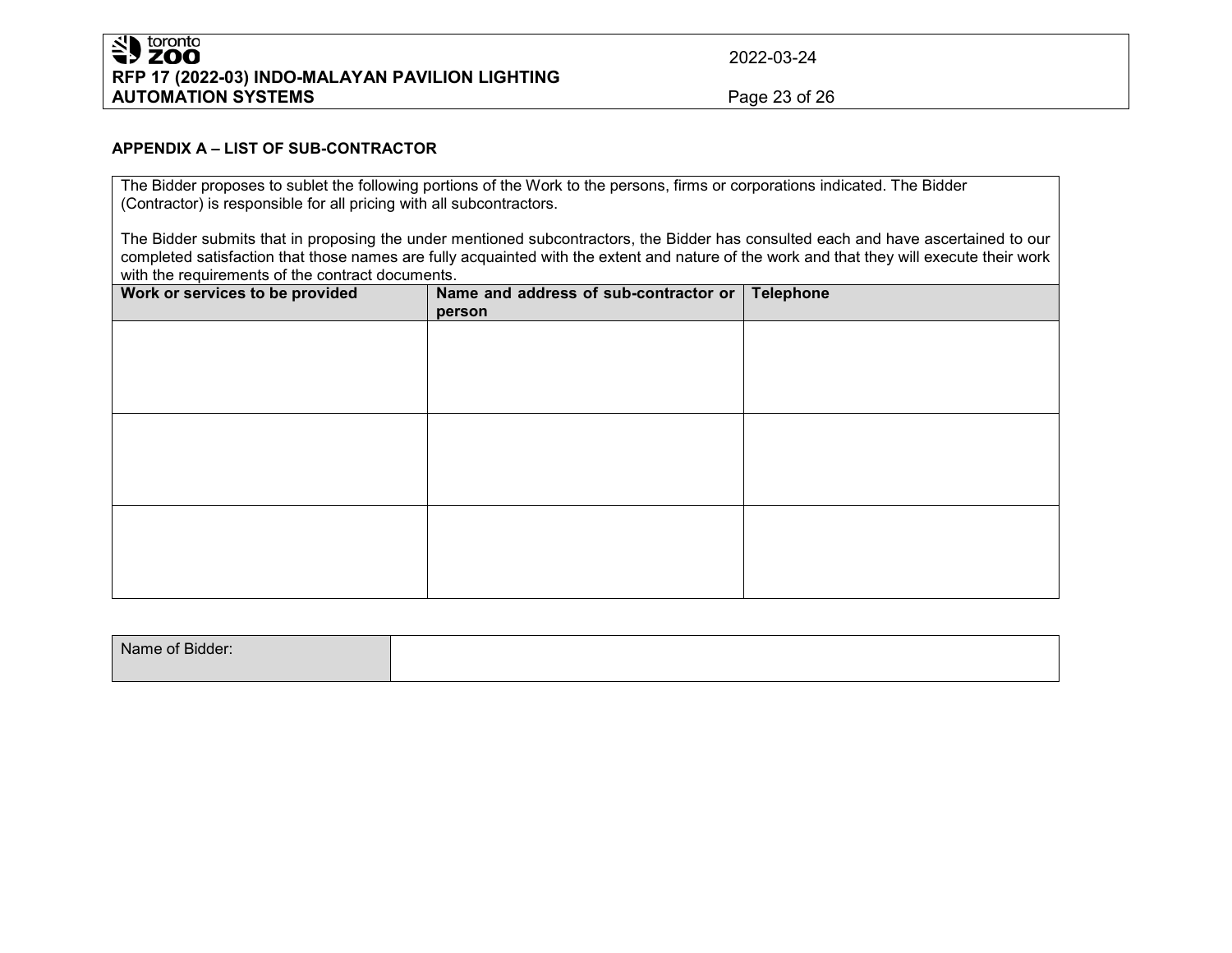## SU toronto **RFP 17 (2022-03) INDO-MALAYAN PAVILION LIGHTING AUTOMATION SYSTEMS** Page 24 of 26

2022-03-24

#### **APPENDIX B - REFERENCES**

Bidders are required to provide at least three references listing Contracts similar to the project described in the Bid Document and undertaken and/or completed within the past five (5) years. The Toronto Zoo reserves the right to check additional references and sources to those supplied by the Bidder.

#### **Company Profile**

| <b>Category</b>      | <b>Description</b>                                                                               | Specify * |
|----------------------|--------------------------------------------------------------------------------------------------|-----------|
| Legal Structure      | Year Company Established                                                                         |           |
| Legal Structure      | Joint Venture Corporation<br>Partnership Registered Sole<br>Proprietor or Other                  |           |
| <b>Key Personnel</b> | Names and Titles of Officers<br>Partners Principal                                               |           |
| <b>Key Personnel</b> | Name and title of key project<br>personnel (e.g. Project Manager<br>Superintendent Foreman etc.) |           |

#### **References**

| <b>Project Reference One:</b>     |                |
|-----------------------------------|----------------|
| Client / Company Name:            |                |
| Representative for the<br>Client: | Phone No.      |
|                                   | Email Address: |
| Location of Work:                 |                |
| Nature / Scope of Work:           |                |
| <b>Contract Dollar Value:</b>     |                |

| Date and Length of Contract:            |  |
|-----------------------------------------|--|
| Provide the names of<br>Assigned Staff: |  |

## **Project Reference Two:**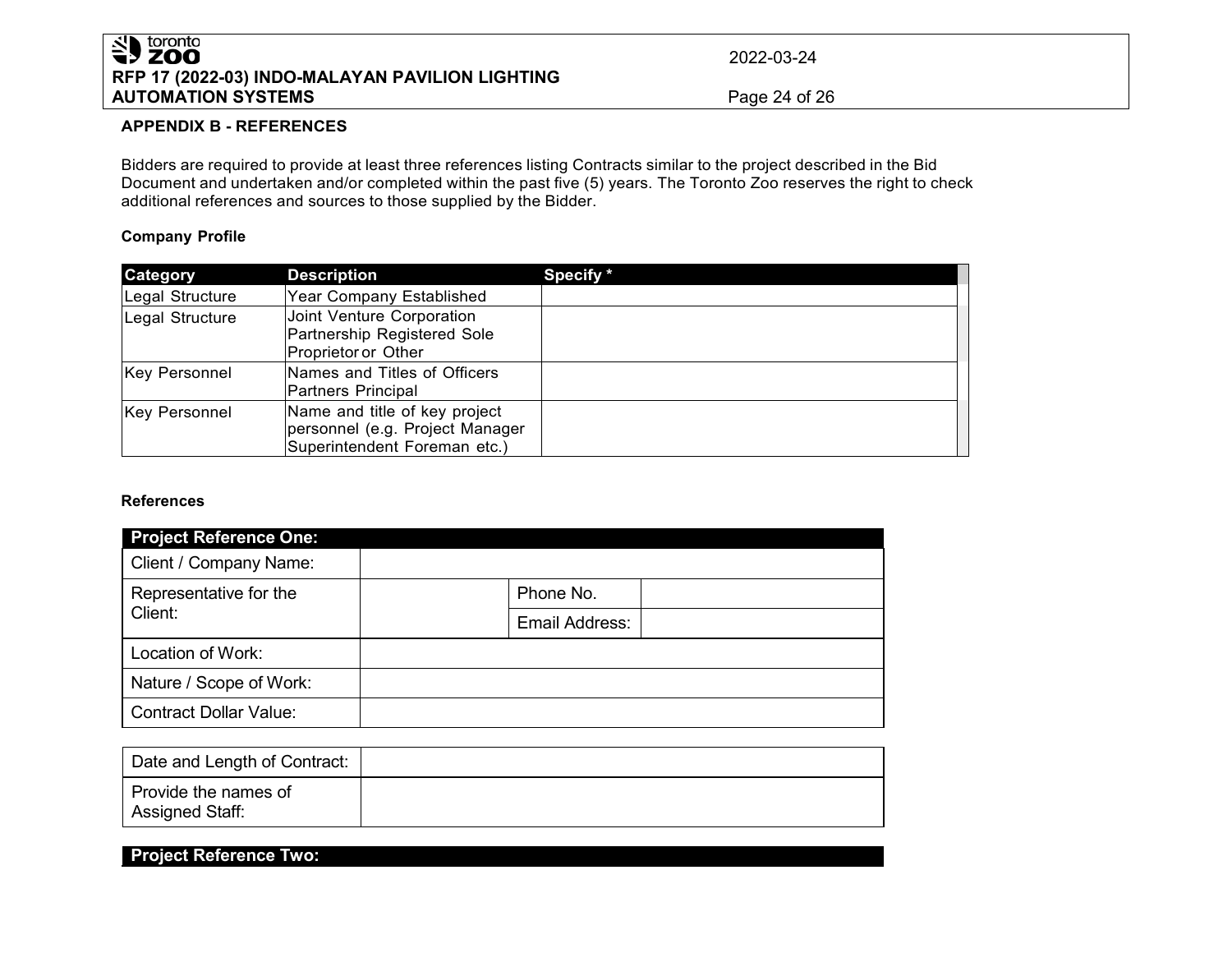# Superiordinal contracts **RFP 17 (2022-03) INDO-MALAYAN PAVILION LIGHTING AUTOMATION SYSTEMS** Page 25 of 26

2022-03-24

| Client / Company Name:                  |                |
|-----------------------------------------|----------------|
| Representative for the                  | Phone No.      |
| Client:                                 | Email Address: |
| Location of Work:                       |                |
| Nature / Scope of Work:                 |                |
| <b>Contract Dollar Value:</b>           |                |
| Date and Length of Contract:            |                |
| Provide the names of<br>Assigned Staff: |                |

| <b>Project Reference Three:</b><br>Client / Company Name: |                |
|-----------------------------------------------------------|----------------|
| Representative for the<br>Client:                         | Phone No.      |
|                                                           | Email Address: |
| Location of Work:                                         |                |
| Nature / Scope of Work:                                   |                |
| <b>Contract Dollar Value:</b>                             |                |
| Date and Length of Contract:                              |                |
| Provide the names of<br>Assigned Staff:                   |                |